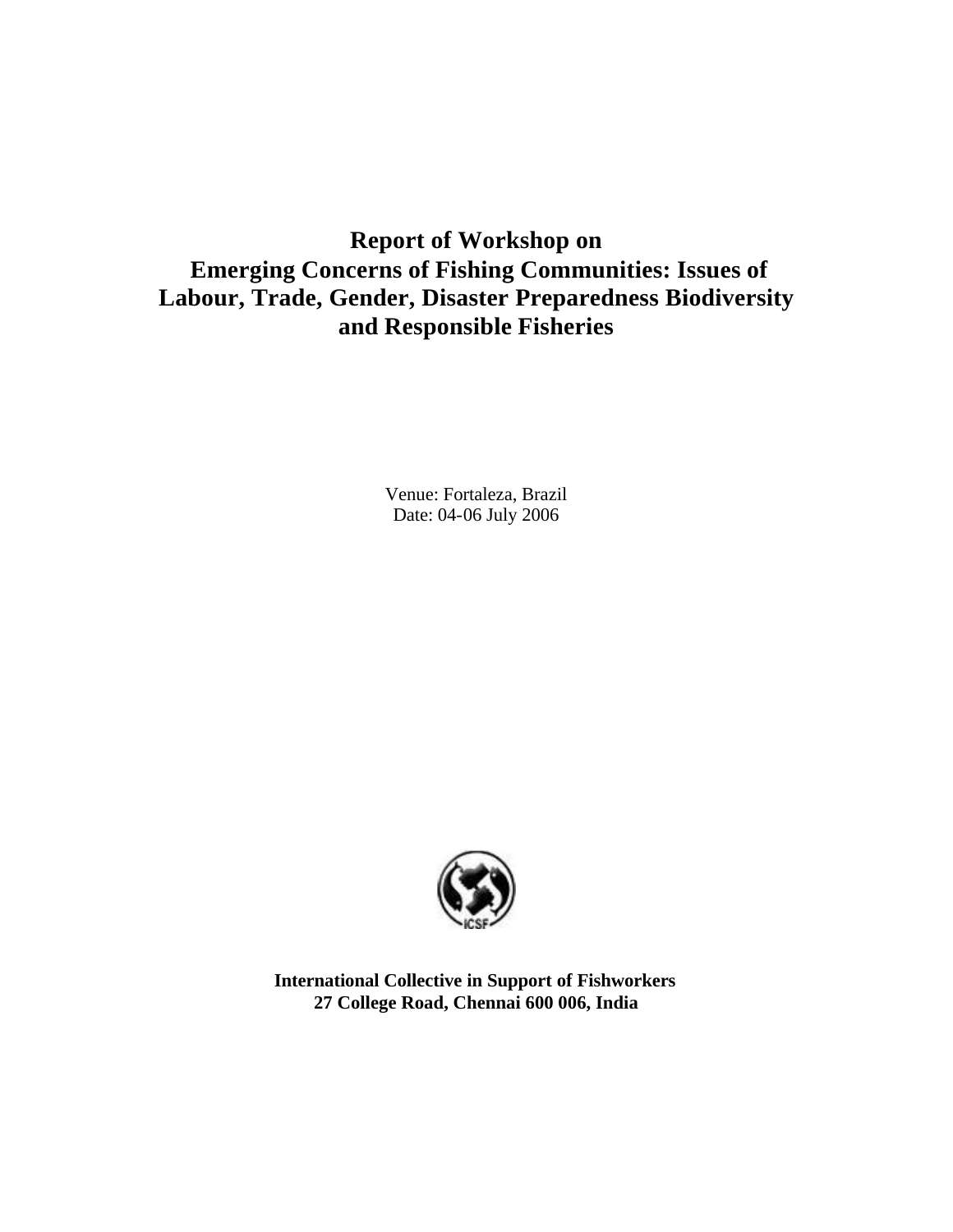# **CONTENTS**

|                        |                                                                 | Page |
|------------------------|-----------------------------------------------------------------|------|
|                        | Background                                                      | 3    |
|                        | <b>Inaugural Session</b>                                        | 5    |
| Session I:             | Responsible Fisheries                                           | 6    |
| Session II:            | Panel Discussion: Distant-water Fisheries –                     |      |
|                        | <b>Implications for Fishing Communities</b>                     | 7    |
| Session III:           | Policies and Strategies for Increasing the Contribution         |      |
|                        | of Small-scale fisheries to Poverty Alleviation and Food        |      |
|                        | Security based on the FAO Technical Guidelines                  | 8    |
| Session IV:            | Biodiversity and the Ecosystem Approach to Fisheries            | 8    |
| Session V:             | Trade in Fish and Fish Products                                 | 9    |
| Session VI:            | Panel Discussion: Disaster Preparedness and Coastal             |      |
|                        | <b>Fishing Communities</b>                                      | 10   |
| Session VII            | Labour Issues in Fisheries                                      | 11   |
| Session VIII:          | Aquaculture                                                     | 11   |
| Session IX:            | <b>Fishworker Organizations: Emerging Concerns</b>              | 12   |
|                        | Conclusions                                                     | 13   |
|                        | Appendix I: List of participants                                | 14   |
| Appendix II: Programme |                                                                 | 20   |
|                        | Appendix III: ICSF Priorities for the period 2007-08 to 2010-11 | 23   |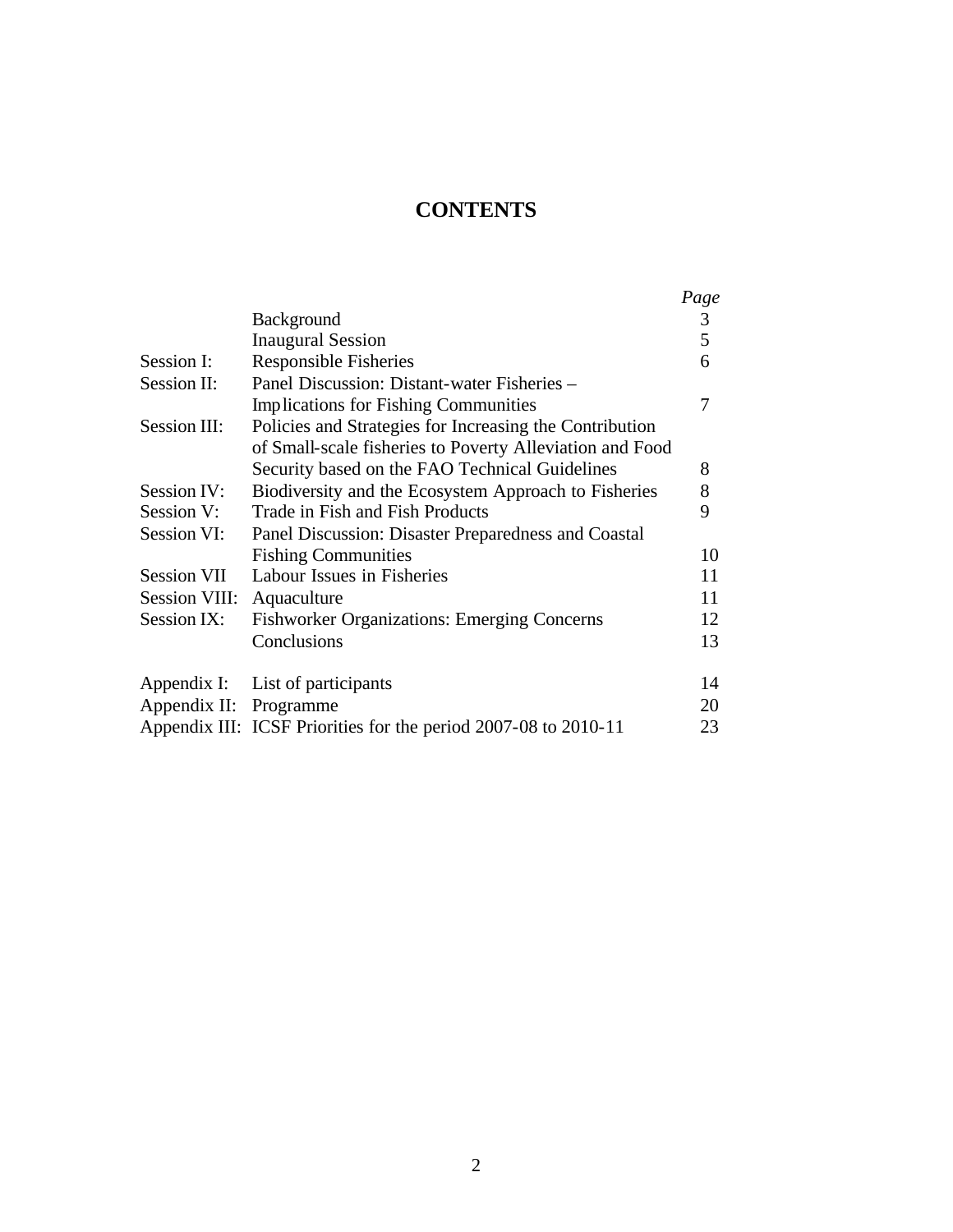# **Workshop on Emerging Concerns of Fishing Communities: Issues of Labour, Trade, Gender, Disaster Preparedness Biodiversity and Responsible Fisheries**

# **Background**

## **Introduction**

The year 2006 marks the  $20<sup>th</sup>$  anniversary of the founding of the International Collective in Support of Fishworkers (ICSF), in India in 1986. In the two decades of ICSF's existence, the fishing sector in general, and small-scale-fisheries-dependent communities, in particular, have been profoundly affected by many changes. At the same time, the small-scale sector itself has changed in many ways. It, therefore, was important and timely to organize an international workshop to take stock of significant developments in fisheries, and to identify emerging issues of concern.

It was against this background that the workshop on "Emerging Concerns of Fishing Communities: Issues of Labour, Trade, Gender, Disaster Preparedness and Responsible Fisheries", was held from 4 to 6 July 2006 at SESC Colonia Ecologica in Fortaleza, Ceará, Brazil. Notably, the state of Ceará is home to an important artisanal fishery that has a long history of struggle against destructive fishing practices and inequitable policies.

# **Objectives**

The workshop, co-hosted with the NGO, Instituto Terramar, was organized with the following objectives:

- Provide a forum for ICSF Members, fishworkers and others working in smallscale fisheries to share perspectives, and discuss and analyze recent developments of relevance to small-scale fisheries and fishing communities
- Explore possible future scenarios, and highlight actions needed to ensure a secure future for small-scale fishing communities
- Make recommendations, and otherwise enable the ICSF General Body (GB) to draw on these discussions to set the agenda for the coming period

# **Participants**

Sixty participants from 18 countries of Latin America, Asia, Africa and Europe participated in the workshop. Participants included ICSF Members, representatives of fishworker organizations (FOs) and organizations working to support small-scale fisheries in their respective countries *(see Appendix I for the list of participants).*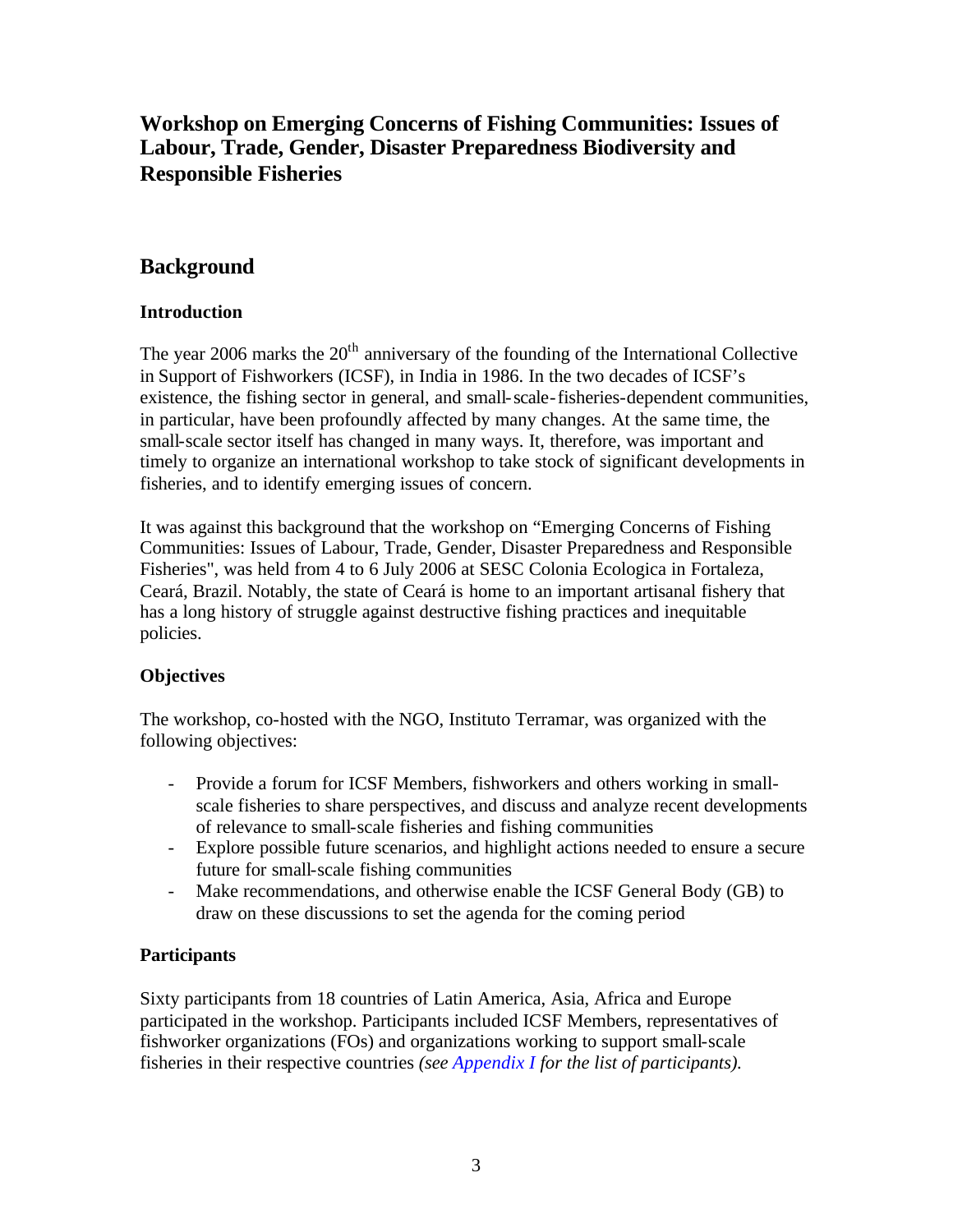## **Programme**

The three-day workshop witnessed many presentations and interesting discussions (see *Appendix II* for the full programme). The workshop had the following sessions:

- 20 years of ICSF: Reflections by Founding Members of ICSF
- Responsible Fisheries
- *Panel Discussion*: Distant-Water Fisheries: Implications for Fishing Communities
- Policies and Strategies for Increasing The Contribution of Small-Scale Fisheries to Poverty Alleviation and Food Security Based on the FAO Technical Guidelines
- Biodiversity and the Ecosystem Approach to Fisheries
- Trade in Fish and Fish Products
- *Panel Discussion*: Disaster Preparedness and Coastal Fishing Communities
- Labour Issues in Fisheries
- Aquaculture
- *Panel Discussion*: Fishworker Organizations: Emerging Concerns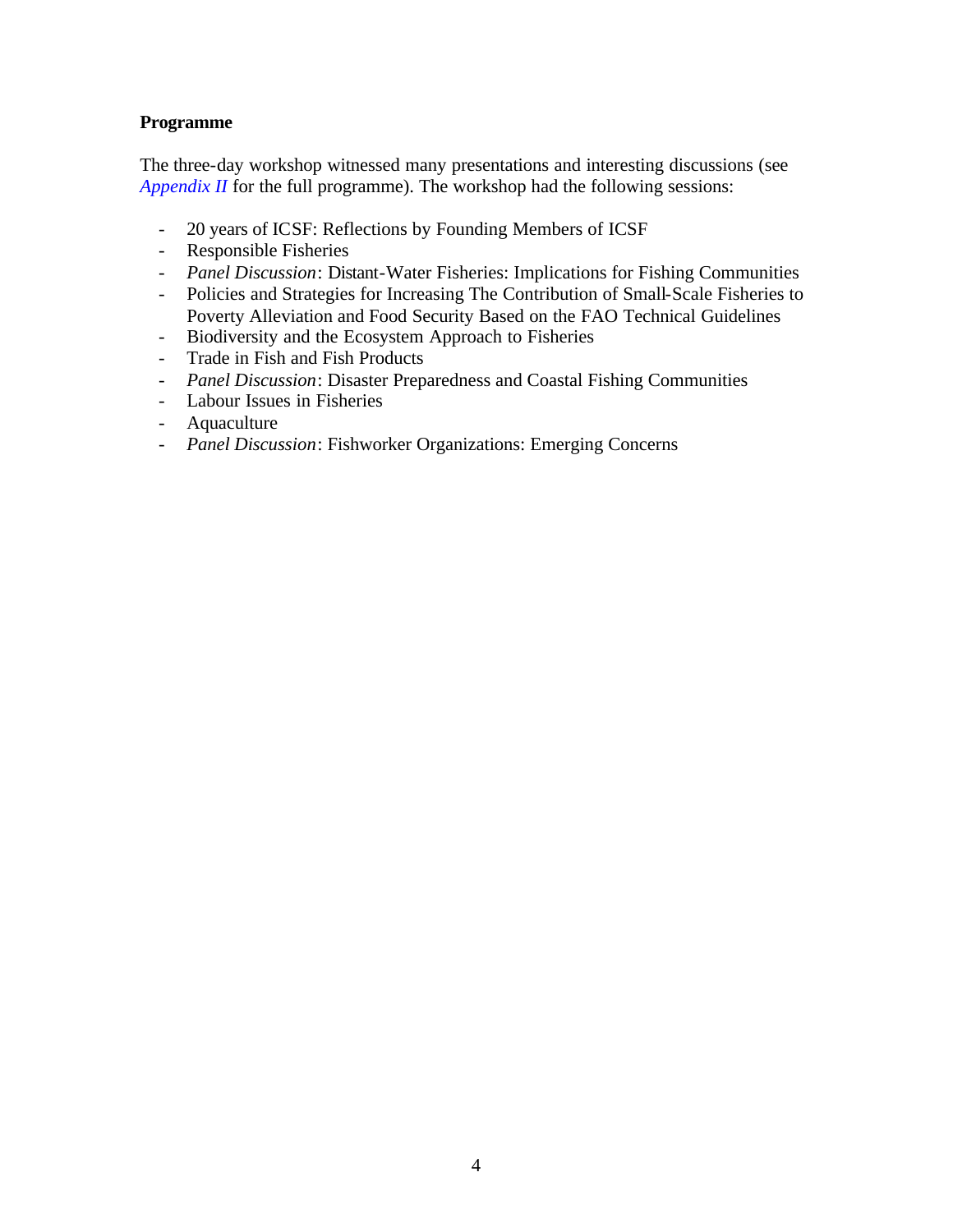# **Report of the Workshop**

## **DAY ONE: 4 July 2006**

## **Inaugural Session**

At the inaugural session, ICSF Members from Brazil, Maria Cristina Maneschy of the University of Belem and René Schärer of Insituto Terramar, welcomed all participants. The ICSF Secretariat then provided a brief overview of ICSF's work over the last 20 years. It was stressed that through its work ICSF has tried to valorize small-scale fisheries, foster a gender perspective within fisheries, enhance dissemination of information for, and about, small-scale fishworkers and fisheries, and draw out the links between developments at the local, national and international levels. The brief overview was to facilitate a collective reflection on the direction ICSF needs to take in the future, in the context of its work in the previous period.

## **20 years of ICSF: Reflections by Founding Members of ICSF**

In the panel discussion that followed, seven of the founding members of ICSF present at the workshop, shared their reflections. John Kurien noted that ICSF has come a long way from the first meeting of fishworkers and their supporters in Rome in 1984, held in parallel to an FAO Workshop on fisheries management. The parallel workshop had stressed the need to bring fishers to the center-stage of fisheries development efforts, in a context where the focus was more on resources than on fishers. When ICSF was formed in 1986, the vision was to create a network that becomes a force to reckon with in the world of fisheries development. John observed that to some extent this vision has been realized and ICSF is today recognized as an organization with knowledge of fisheries development in general, and small-scale fisheries in particular. Cornelie Quist commented on the role that the ICSF network has played in providing a conceptual and contextual analysis of fisheries development from a small-scale fisheries perspective. ICSF's effort towards integrating a gender perspective into the dominant discourse has been challenging and unique, and today women's role in artisanal fisheries is better acknowledged, she observed. Hector Luis Morales referred to ICSF as a network of not only support but also tolerance. Rolf Willmann said that ICSF is filling a void by drawing attention to the social side of the fisheries sector. James Smith noted that it has been possible to get the voices of fishworkers from villages to be heard at the international level.

Setting the tone for the workshop to follow, Nalini Nayak drew attention to the changed context today. "I am rather confused who the small-scale sector includes and what it represents. This is one of the challenges for us to redefine, with our fishworker friends who we are going to support and for what in the coming years?" she said.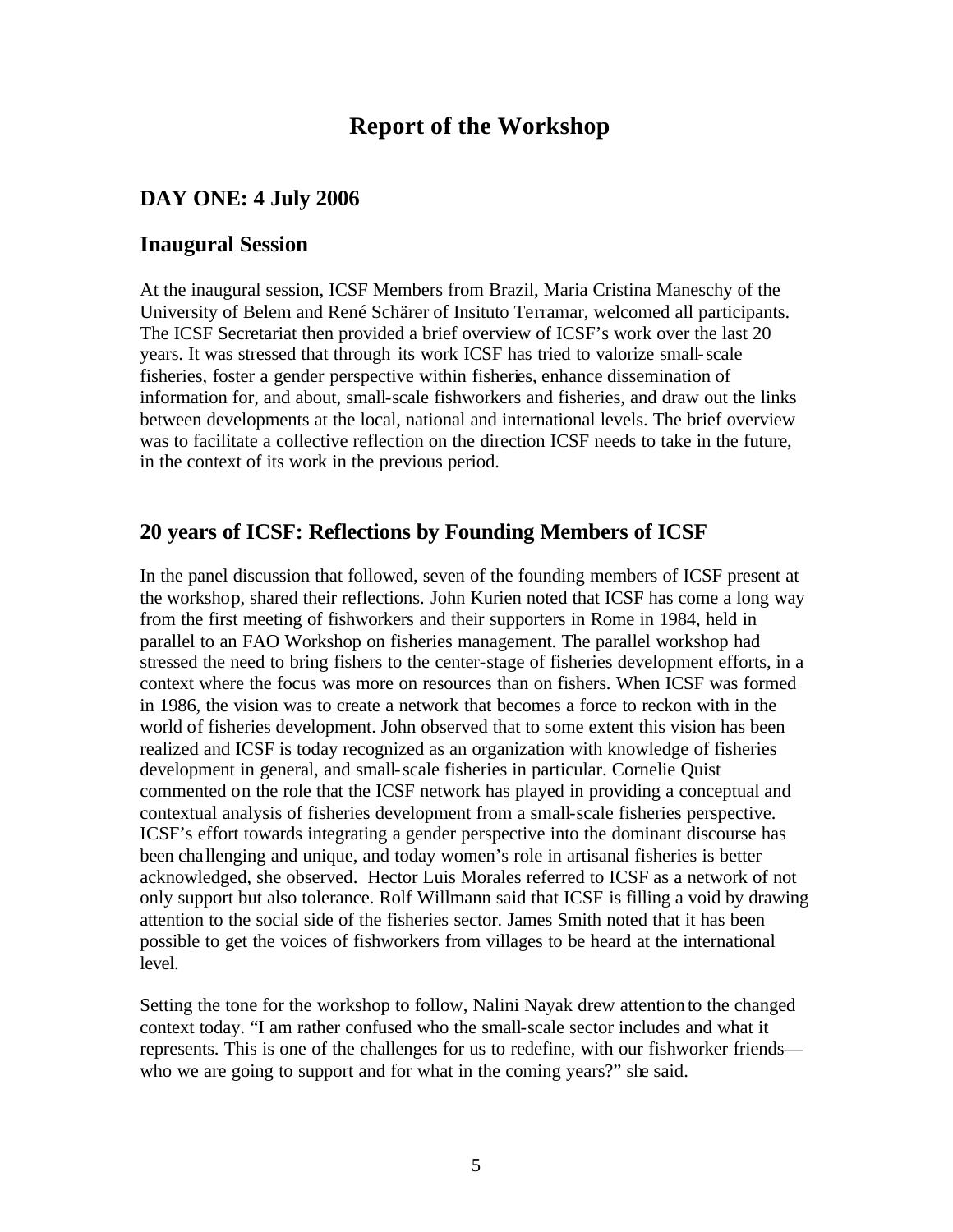## **Session I: Responsible Fisheries**

The first session on "Responsible Fisheries" started with a panel discussion on *"Fisheries Management: Rights-based Fisheries and Implications for the Small-scale Sector".*  Sebastian Mathew, Programme Adviser, ICSF, said that while considering management, some questions arise, such as the objectives of fisheries management, what fisheries management involves, and what are the broad contours of various types of rights-based fisheries management approaches. While considering property-rights-based fisheries it is important to analyze whether these rights are indeed capable of meeting the objectives of fisheries management, such as conservation of fisheries resources. More fundamentally, it was important to consider whether property rights limited to a few will be acceptable in countries with large fishing populations.

Rolf Willmann, Senior Fishery Planning Officer, Fisheries Department of the Food and Agriculture Organization (FAO) of the United Nations, stressed that rights-based management does not necessarily mean individual transferable quotas (ITQs). It is important to look at the contents of these rights. He said that rights are essential for effective fisheries management, and that decentralized and flexible community rightsbased systems need to be explored. Dao Gaye, Collectif National des Pêcheurs Artisanaux du Senegal (CNPS), drew attention to present efforts in Senegal to regulate access by introducing access rights.

John Kurien, Professor at the Centre for Development Studies, Trivandrum, India, drew attention to two situations representing the two extremes of the property rights spectrum. In Kerala, India, there was originally a very clear understanding of rights by communities. However, the complete lack of recognition of these by the State has resulted in tremendous overcapitalization in the small-scale fishery. In Cambodia, on the other hand, from a centralized system of property rights efforts are underway to give rights to the community. Most of the dilemmas in fisheries faced today are somewhere in between these two extremes of the spectrum, said John. He stressed the importance of institutional arrangements that go along with the granting of rights. Antonio Carlos Diegues of the University of Sao Paulo, Brazil, made reference to traditional communitybased systems that promoted sustainable utilization of resources. The conservation agenda unfortunately, is now being defined by the North, he said.

In her presentation on "*Co-management in Fisheries: Implications for the Small-scale Sector"*, Nalini Nayak said that the four corner stones of co-management are social equity, gender equity, political equity and biological balance. In most cases the State is willing to introduce co-management without any guaranteed rights for stakeholders from a long-term perspective. However, the responsibilities and costs of management initiatives are often largely borne by communities, and particularly by women of these communities. In such a context, it is important to define 'stakeholders' and ensure that their interests are protected and their efforts rewarded. She also cautioned against the hidden danger in handing over rights to communities without proper awareness or education. This throws open opportunities for the powerful within the community to sell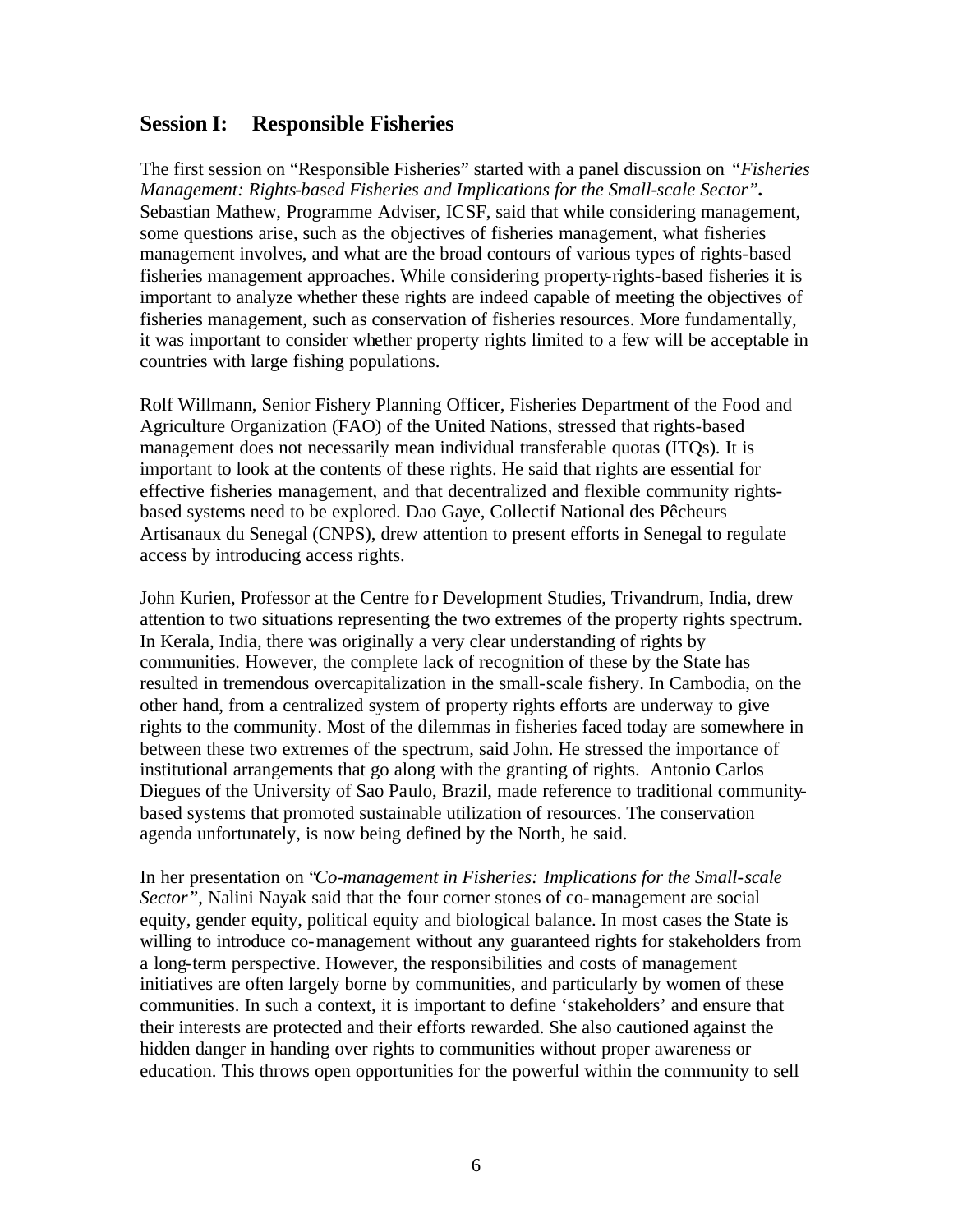off community resources to investors, undermining the long-term sustenance of the community and/ or the resource.

Cosme Caracciolo of the Confederacion Nacional de Pescadores Artesanales de Chile (CONAPACH) in his presentation, *"The Pros and Cons of Management Areas in Chile: The Experience of CONAPACH",* said that the introduction of ITQs has led to the privatization of fish resources in Chile. There is also clear evidence of stock depletion, he said, questioning the very rationale of the ITQ system. Organizations like CONAPACH are trying to revert such measures in Chile. The importance of integrating indigenous knowledge into management systems was also discussed.

Ramon Agama Salas of the Federacion de Integración y Unificación de los Pescadores Artesanales del Perú (FIUPAP), Peru, made a presentation on *"The Importance of the Artisanal Fishing Zone".* Ramon underlined the importance of effective enforcement of the artisanal zone. This, he said, would be help in protecting the livelihoods of the smallscale sector as well as the resource base.

The group discussions that followed the presentations stressed that the importance of improving management of fisheries resources, while ensuring equity. They also stressed the importance of education and awareness.

# **Session II: Panel Discussion: Distant-water Fisheries - Implications for Fishing Communities**

The panel discussion on "Distant-water Fisheries: Implications for Fishing Communities" had representatives from Senegal, Guinea Conakry, Argentina, Chile and France. Dao Gaye, CNPS, Senegal spoke about the participation of the artisanal sector during negotiations on fisheries access agreements with the European Union (EU). He stressed that on no account should foreign fishing fleets be allowed access to resources exploited by the artisanal sector. He also drew attention to the problem posed by the illegal fishing operations of foreign fleets.

Ernesto Godelman of el Centro para el Desarrollo y la Pesca Sustentable (CeDePesca), Argentina, in his presentation *"El Proceso de Transferencia de Capacidad de Pesca de la Unión Europea Hacia la Zona Económica Exclusiva Argentina: Consecuencias y Experiencias",* drew attention to the overexploitation of resources in Argentine waters due to fishing operations of European fleets fishing under access agreements. The overexploitation of deep-sea resources has led fleets to move to coastal waters, thereby affecting the livelihoods of the coastal fishers. Ernesto further highlighted the poor labour conditions on board these vessels and the gross violations of human rights.

The issues of exploitative labour conditions on illegal fleets, fishing in international waters off the southern coast of Latin America, was also mentioned by Hector Luis Morales of the University of La Serena, Chile, in his presentation *"Lla Pêche Illegale a la Légine, les Marins-Pêcheurs Chiliens Morts ou Arraisonnés Loin de Leurs Pays"*.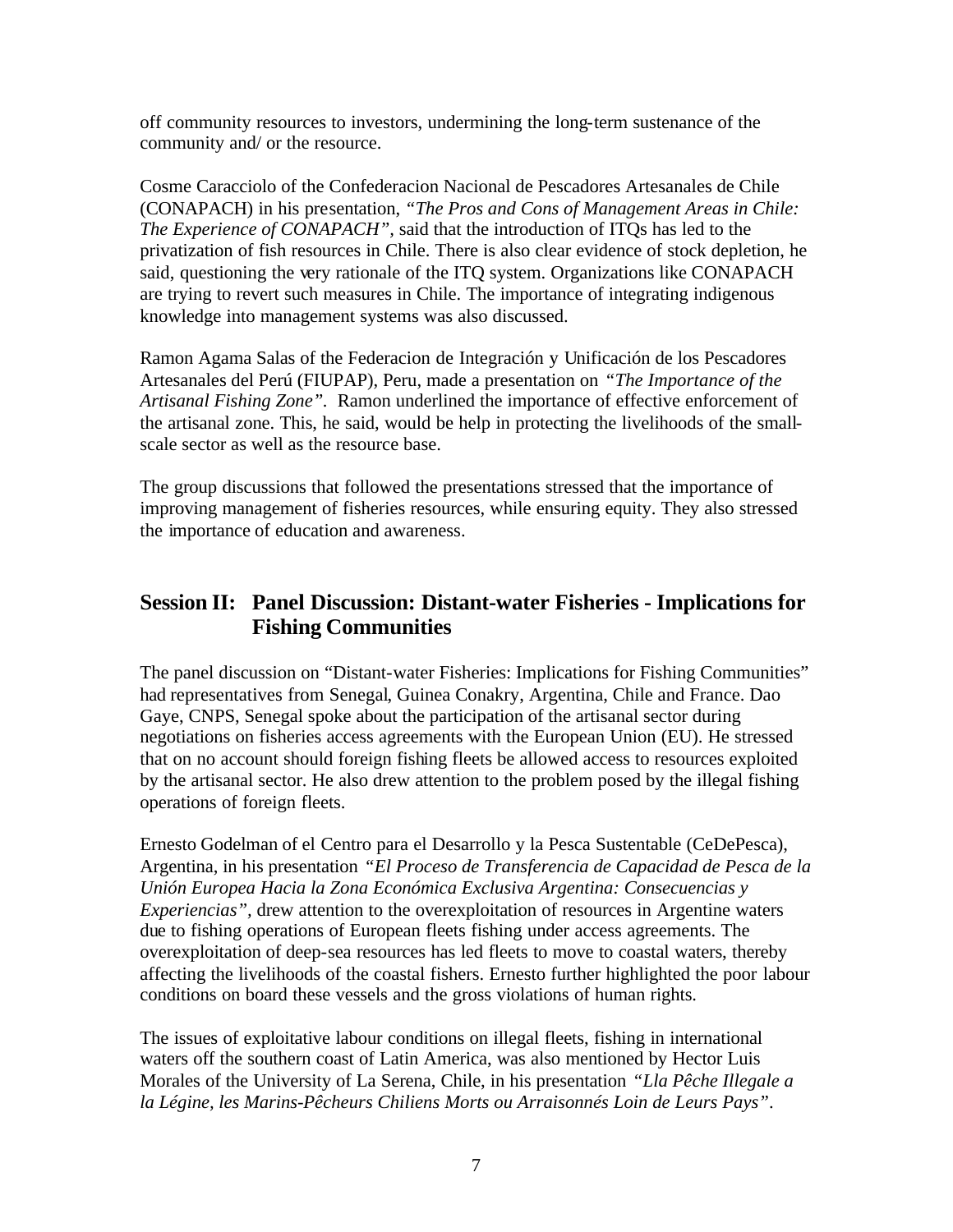Juan Carlos Cardenas of Centro Ecoceanos, Chile, flagged the issue of illegal, unreported and unregulated (IUU) fishing in international waters, and stressed the need to create the necessary political will to regulate the activities of such fleets. James Smith of the Observatory of Seafarers' Rights, France, provided information on cases of abandonment of crew of fishing vessels, and highlighted the need for greater international attention to this issue. He emphasized that international legal instruments dealing with crew abandonment, should ensure coverage of crew of fishing vessels.

## **DAY TWO: 5 JULY 2006**

# **Session III: Policies and Strategies for Increasing the Contribution of Small-scale fisheries to Poverty Alleviation and Food Security Based on the FAO Technical Guidelines**

This presentation by Rolf Willmann, was based on FAO's Technical Guidelines on Increasing the Contribution of Small-scale Fisheries to Poverty Alleviation and Food Security. Rolf drew attention to the renewed global recognition of small-scale fisheries, and outlined possible pro-poor policy, legislation and management approaches. He highlighted the importance of rights to fisheries resources, reducing overcapacity in industrial fisheries and establishing effective co-management and community-based management regimes.

## **Session IV: Biodiversity and the Ecosystem Approach to Fisheries**

Chandrika Sharma and Ramya Rajagopalan, ICSF, discussed the Convention on Biological Diversity's (CBD) Protected Area Programme of Work and its implications for small-scale fishing communities. There is international pressure to expand the area under marine protected areas (MPAs). However, non-participatory and top-down implementation of MPAs is affecting communities in highly negative ways. Their presentation also stressed that MPAs can be seen as only one of the available tools for conserving marine biodiversity and managing fisheries resources.

Antonio Carlos Diegues, Universidade de Sao Paula, Brazil, made a presentation on *Marine Extractive Reserves in Brazil: An Alternative Approach to Participatory Conservation".* He said that marine extractive reserves (RESEX) in Brazil have so far been seen as a successful and efficient model for community-based fisheries management. This approach, particularly effective for sedentary species, reaffirms the rights of artisanal fishing communities to the sea. This is also a model in which the relationship between traditional knowledge and resources are taken into consideration for resource conservation, he said.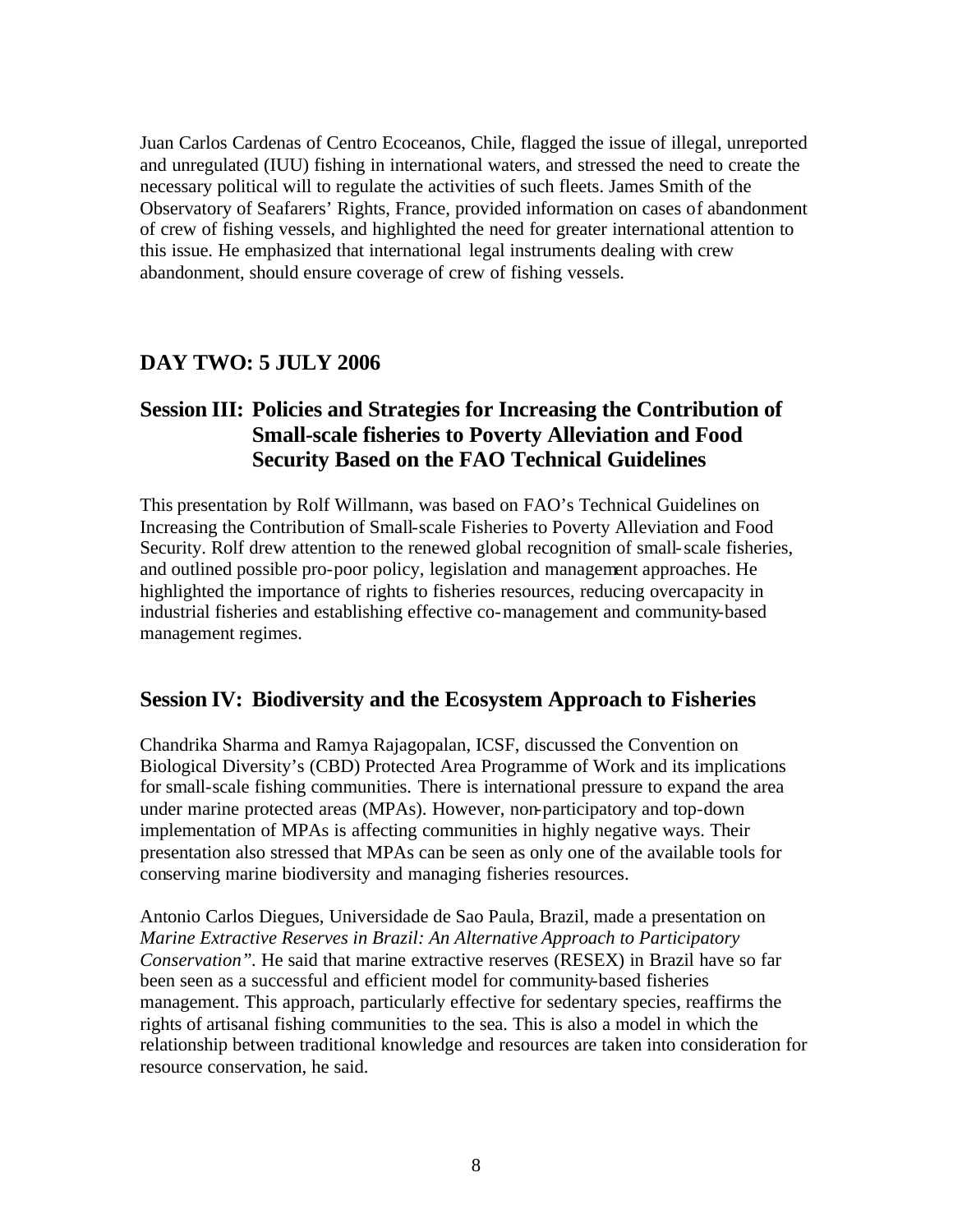In his presentation titled *"Ecosystem Approach in Fisheries from a Small-scale Fisheries Perspective",* Sebastian Mathew, ICSF, drew attention to the growing emphasis on ecosystem-based approached to fisheries management. He said that the concept could potentially be useful to draw greater attention to destructive gears, such as bottom trawling, as well as to address the impact of pollution from land-based and other sources on fisheries resources. It could also be used to seek greater recognition of traditional knowledge. He also underscored the need for ecosystem-based management approaches to recognize the proportionality principle, by addressing first those factors causing greatest damage to the ecosystem, such as industrial pollution.

In the discussions that followed it was noted that the fishing capacity displaced due to the establishment of MPAs, and its impact on the surrounding ecosystem, also needs to be taken into consideration. While MPAs may be useful in certain situations, the problem really lies in the way they are being implemented.

# **Session V: Trade in Fish and Fish Products**

In her opening remarks, the Chair of the session, Cornelie Quist, drew attention to the fact that the business of fishing does not end at sea. In artisanal fishing communities a large part of the catch is traditionally shared and sold locally, often by women in the community. Due to increase in trade and exports, women often lose access to the catch, affecting their livelihoods, she observed.

Sebastian Mathew, in his presentation titled *"The WTO and Small-scale Fisheries"* drew attention to the processes underway in the World Trade Organization (WTO) and the implications for small-scale fisheries. He drew attention, in particular, to negotiations on eliminating tariff and non-tariff barriers, and on clarifying and improving WTO disciplines on fisheries subsidies. There is a possibility, he cautioned, that, by disciplining production-distorting subsidies in fisheries, WTO's mandate could broaden to include fishing methods (and not only fish and fish products), with several implications, including for linking with multilateral environment agreements.

Speaking on *"Trade and Food Security",* John Kurien said that fish played an important role in the emergence of global economy. Fishing contributes both directly (food) and indirectly (income, livelihoods, employment) to food security through activities in three sub-sectors (harvesting, processing and marketing). The three A's essential to achieve food security are accessibility (access to fish), affordability (purchasing power) and absorption (capacity of individuals to absorb the nutrients). He observed that the relationship between fish trade and food security is complex and not necessarily positive. On the one hand, exports may enhance local incomes of fishermen, on the other, they might cause shortfalls in local supply of fish. Similarly, imports may cause market surplus and reduce prices for local fishers, but they may also be a boon to consumers and women processors, enhancing their opportunities for employment and income. It is important, he said, to enhance the positive contribution of fish trade to both direct and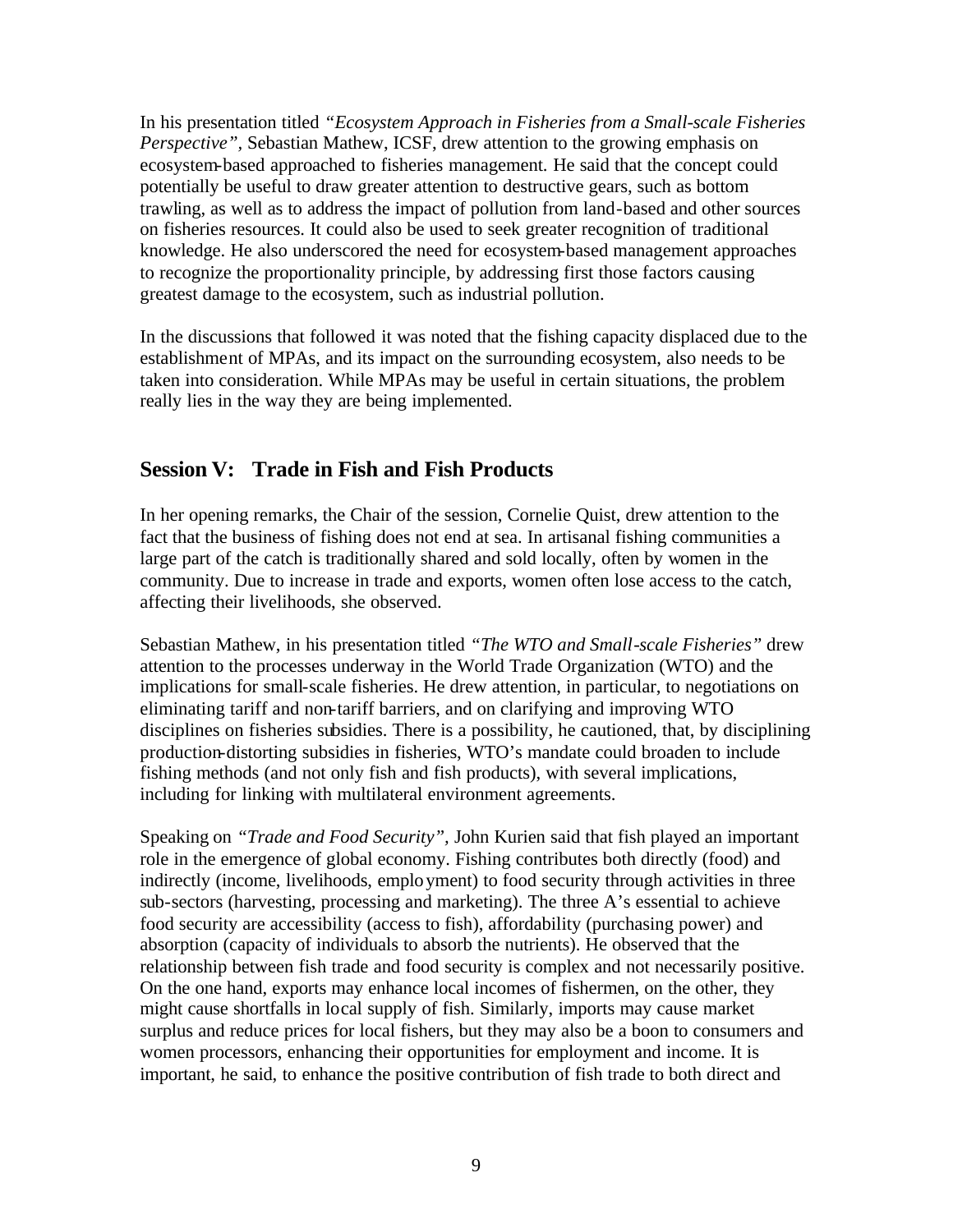indirect food security, and to make it more inclusive. Only truly responsible fisheries initiatives can achieve this, he concluded.

Alain le Sann of Pêche et Developpement, France, made a presentation on *"A French Response to Darwin's Nightmare*", a film on the political and social impact of the Nile perch fishery in Lake Victoria. The film, he said, was effective in drawing attention to the ethics involved in the trade of Nile perch from Lake Victoria, and has generated debate on the course of action that needs to be pursued, such as consumer boycotts. He emphasized the need for a nuanced response that supported the organizational actions of fishworkers and their communities in Africa, and called for responsible consumption.

Ernesto Godelman and René Scharër in their presentation titled "*Ecolabels and Fisheries: Problems and Prospects for Small-scale Fisheries in Latin America", dwelt on* the role that ecolabels can play in promoting selective fishing and thereby, sustainable management of fisheries resources. It is necessary to create stronger alliances with consumers in the countries of market destination, in the context of consumer boycotts, public awareness campaigns, and ecolabelling and fair trade, they said. Measures to promote resource and ecosystem sustainability and equity and food security are as essential, they added.

The discussion that followed emphasized the need to explore the implications of the Marine Stewardship Council (MSC) certification of industrial fisheries for small-scale fisheries, as, for example, on the small-scale fisheries for hake in Chile. It was also pointed out that a certification of industrial fisheries as sustainable was in itself problematic from a small-scale-fisheries perspective. This was specially so as the certification process did not take into account gear-related social and labour issues. Another issue discussed was the relationship between population growth, particularly in developing countries, and the demand for fish and overfishing. Increase in population does not directly translate into a greater demand for fish and higher pressure on resources, as demand is linked to purchasing power, argued John Kurien.

# **Session VI: Panel Discussion: Disaster Preparedness and Coastal Fishing Communities**

During this session the panelists shared their priorities in relation to disaster preparedness, based on their experiences with natural disasters affecting fishing communities, such as cyclones, the El Niño, and the 26 December 2004 Indian Ocean tsunami. Panelists included Ravadee Prasertcharoensuk of the Sustainable Development Foundation (SDF), Thailand; Herman Kumara of National Fisheries Solidarity (NAFSO), Sri Lanka; Harekrishna Debnath of National Fishworkers Forum (NFF), India; Juan Carlos Sueiro ofCooperaccion, Peru; Gunnar Album of Coastal Campaign*,* Norway; and Cornelie Quist of VinVis, Netherlands. All the presentations highlighted the importance of strong community organizations in a disaster context. The need for good co-ordination, handled by a set of people with experience in disaster management, was also highlighted, as was the need to integrate disaster preparedness into local development plans, prepared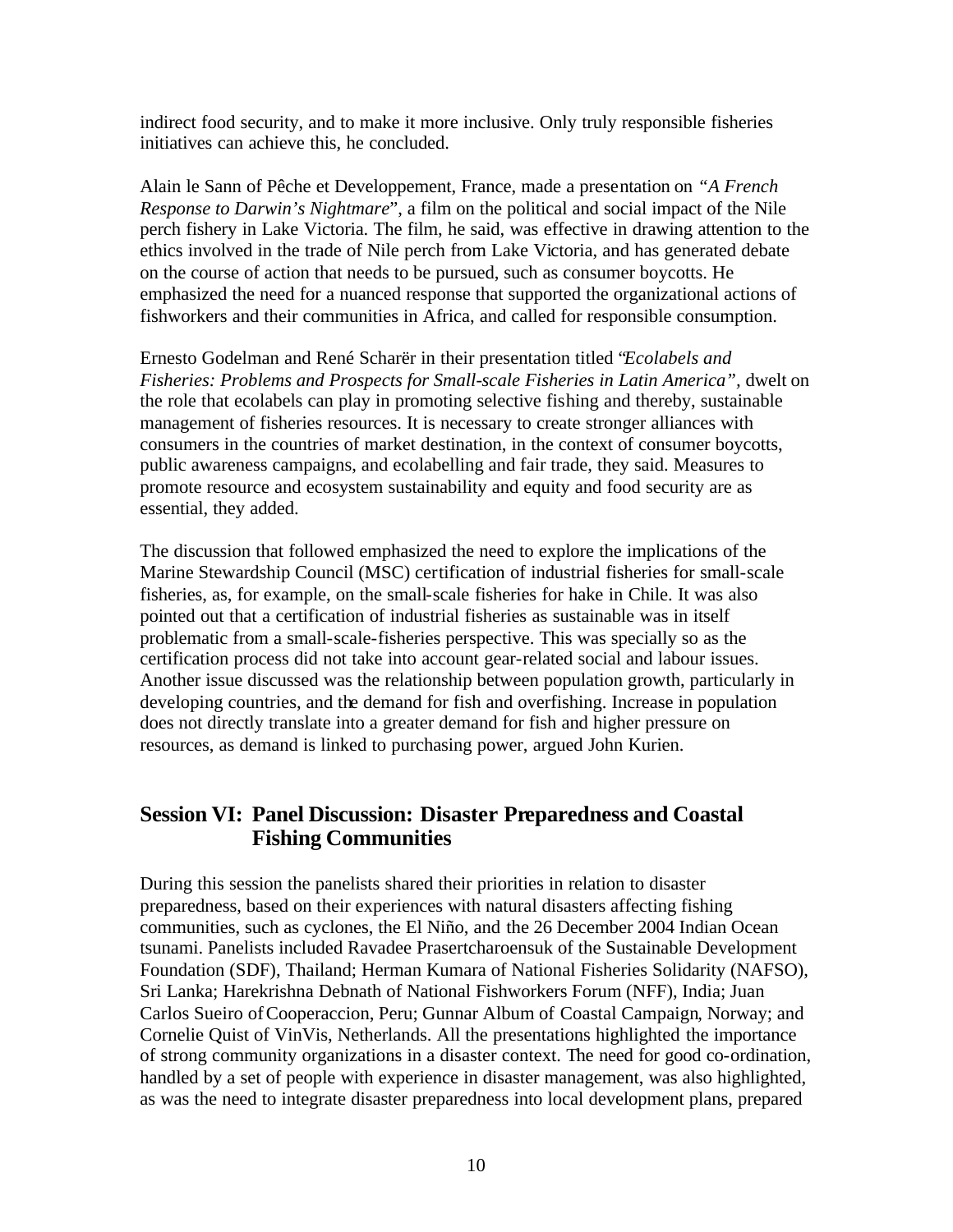in participatory ways. The Thai presentation highlighted efforts to integrate disaster preparedness into school curricula. It was suggested that it is important for organizations such as the FAO to have in place a team of people experienced in disaster co-ordination, deployable at short notice.

# **DAY THREE: 6 JULY 2006**

## **Session VII: Labour Issues in Fisheries**

During his presentation *"Small-scale Fisheries and the ILO Process",* Sebastian Mathew provided information on the ongoing International Labour Organization (ILO) process related to the proposed Convention on Comprehensive Standard on Work in the Fishing Sector*,* which could not be adopted at the 93rd session of the International Labour Conference (ILC) in 2005 for lack of quorum. He drew attention to the importance of ensuring that the Convention is adopted when it comes up again for voting in 2007, as its adoption could benefit the small-scale sector in several ways. The Convention is also relevant in a context where employer-employee relations in the small-scale sector, as well as employment of wage labour, are on the rise. The Convention does not, at present, cover shore-based women workers, and it is important to work toward their inclusion, he said.

David Eli of Technical Services for Community Development (TESCOD), Ghana, made a brief presentation titled *"Child Labour in Fisheries: Sharing from West Africa".* He also presented a film being made on child labour in the fisheries of Lake Volta in Ghana. While it is a traditional practice in Ghana for children to be handed over to relatives or friends to develop their skills, factors such as changes in the local economy and a rise in HIV/AIDS have given a new face to child labour in Africa, in general, and Ghana, in particular. The working conditions now are close to slavery. Though Ghana has elaborate laws and programmes to eradicate the worst forms of child labour, the lack of enforcement is the biggest hurdle. An important issue raised in David Eli's presentation was the distinction between paid labour and family labour with similar conditions. He spoke about the need for a better understanding of child labour—if children are denied their right to education and to fulfill their aspirations, this can be considered as child labour, even if children live at home and work to contribute to the household economy.

## **Session VIII: Aquaculture**

The presentation *"Trends in Aquaculture"* by Rolf Willmann, FAO, drew attention to the rapid growth in aquaculture in the recent past—cultured fish accounts for almost 50 per cent of food fish supply today. Even as production increases, there is a growing trend towards intensification of aquaculture practices, and an increasing influence of markets, trade and consumers on production, he said.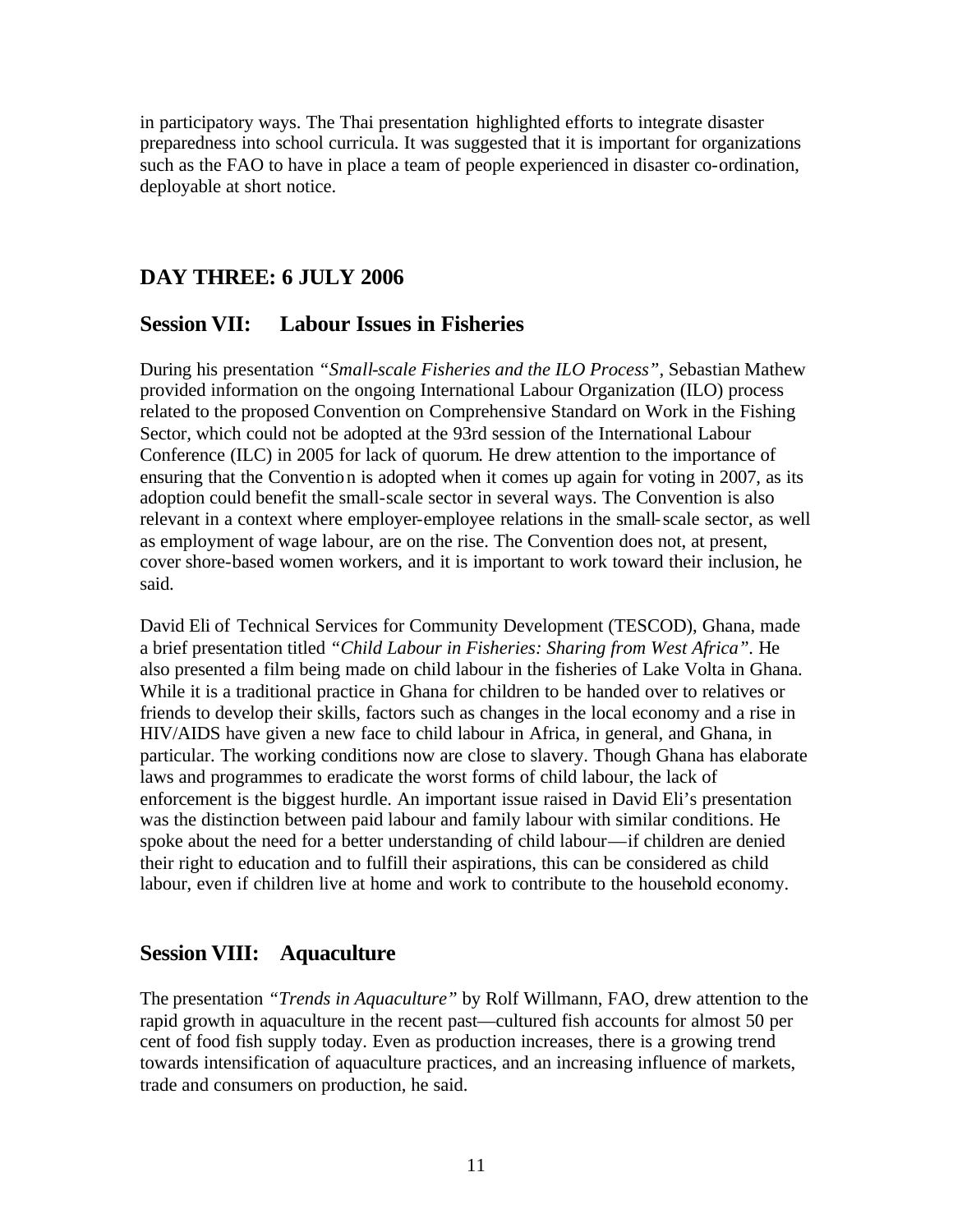The presentation from Chile by Juan Carlos Cardenas on *"The Social and Environmental Impacts of Aquaculture in Chile"* dealt with the social and environmental costs of exportoriented salmon farming. Particular attention was drawn to the expansion of the fishmeal industry to support the increase in production of high-value carnivorous species, and the links between reduction fisheries and environmental degradation. The need to prevent the introduction of genetically modified organisms for aquaculture was also underlined. Juan Carlos said that by 2016 Chile is expected to double its production of cultured salmon, demanding more fishmeal. Civil society organizations (CSOs) in Chile have been demanding: a ban on the establishment of aquaculture farms in lakes, fjords, natural shellfish areas etc.; establishment of marine protected areas implemented in participatory ways; a ban on the use of genetically modified organisms in aquaculture; greater access to information on the environmental impacts of aquaculture; and a mandatory public evaluation of all companies involved in aquaculture.

Soraya Vanini of Instituto Terramar, Brazil, and a member of Red Manglar, in her presentation on *"The Social and Environmental Impacts of Shrimp Aquaculture in Latin America"* said that the boom in shrimp culture in Latin America has resulted in rampant privatization of traditional fishing grounds. This has resulted in monoculture, extensive degradation and pollution of critical habitats and has affected biodiversity. Redmanglar, a Latin American network, is making efforts to spread awareness on the social and environmental impacts of shrimp aquaculture in the region.

The presentation from Thailand highlighted the emerging problem of privatization of inshore areas (commons) for mariculture through the Seafood Bank project, promoted by the Thai government. This could lead to growing conflicts in coastal areas, said Ravadee Prasertcharoensuk in her presentation *"Privatizing the Commons for Aquaculture in Thailand"*.

# **Session IX: "Fishworker Organizations: Emerging Concerns"**

The final session of the workshop was chaired by Antonio Carlos Diegues. In this session ten representatives of fishworker organizations and NGOs working to support the smallscale sector, highlighted issues that needed to be addressed in the coming period, to defend the interests of fishworkers and their communities. These are summarized below:

## *Fisheries management*

- Protect spaces of small-scale fishworkers in the EEZ from industrial fisheries;
- Explore/ facilitate appropriate management regimes that protect artisanal fisheries;
- Explore issues related to sustainability of fisheries operations (fuel efficiency…);
- Campaign against destructive fishing practices within and outside the EEZ;
- Address problems of coastal pollution, particularly from land-based sources;
- Study the impacts of the quota system on artisanal fishing communities;
- Work on cross-border conflict issues in fisheries.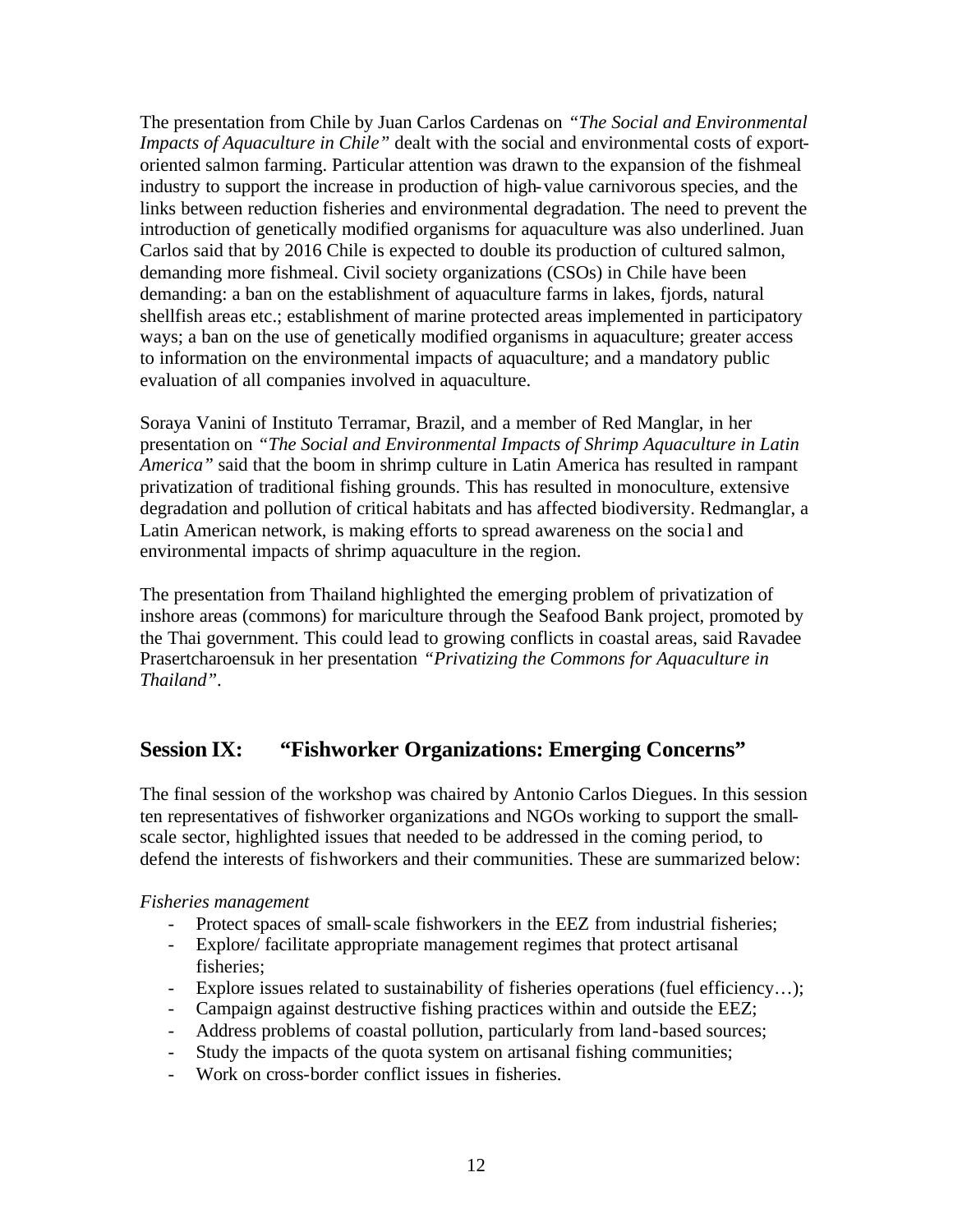## *Labour and social security*

- Work towards the adoption of the proposed ILO convention and towards greater social security for small-scale fishworkers.

## *Access to land and sea resources*.

- Campaign against privatization of coastal zones leading to land alienation of coastal fishing communities
- Campaign against the privatization of the sea (guidelines for mariculture in coastal areas needed)

## *Trade*

- Monitor impact of trade on small-scale fishworkers;
- Monitor ecolabelling initiatives and their implications for small-scale fisheries

## *Aquaculture*

- Explore appropriate forms of small-scale aquaculture, that benefit wider communities, and particularly women in these communities;
- Study/ provide information on aquaculture forms that can benefit fishing communities;
- Campaign against unsustainable aquaculture practices.

## *Other concerns for response*

- Give visibility to fishworker struggles;
- Support awareness building among communities, especially women in the communities, and strengthening of organizations;
- Give visibility to women's roles in the fisheries, and support women organizing;
- Promote participatory research that draws on indigenous knowledge;
- Study migration of fishworkers and draw attention to problems faced by migrant fishermen;
- Monitor fisheries agreements and their implications for small-scale fisheries;

## **Conclusion**

All in all, even though the agenda was packed, the workshop witnessed some very interesting and thought-provoking discussions on a wide range of issues of concern to men, women and children of fishing communities. It also witnessed excellent participation of fishworker organizations, NGOs, researchers and others. Especially noteworthy was the high partic ipation of local groups and communities from Ceará. The women's meeting, on the sidelines of the workshop, provided good insights into the way women of fishing communities in Brazil and Chile are organizing around their concerns. The workshop concluded with a vote of thanks to Instituto Terramar for excellent local organization.

It is also worth noting that the discussions at the workshop as well as the issues identified, fed directly into ICSF's General Body meeting that followed the workshop and the process of identifying ICSF's own priorities for the coming period *(Appendix III).*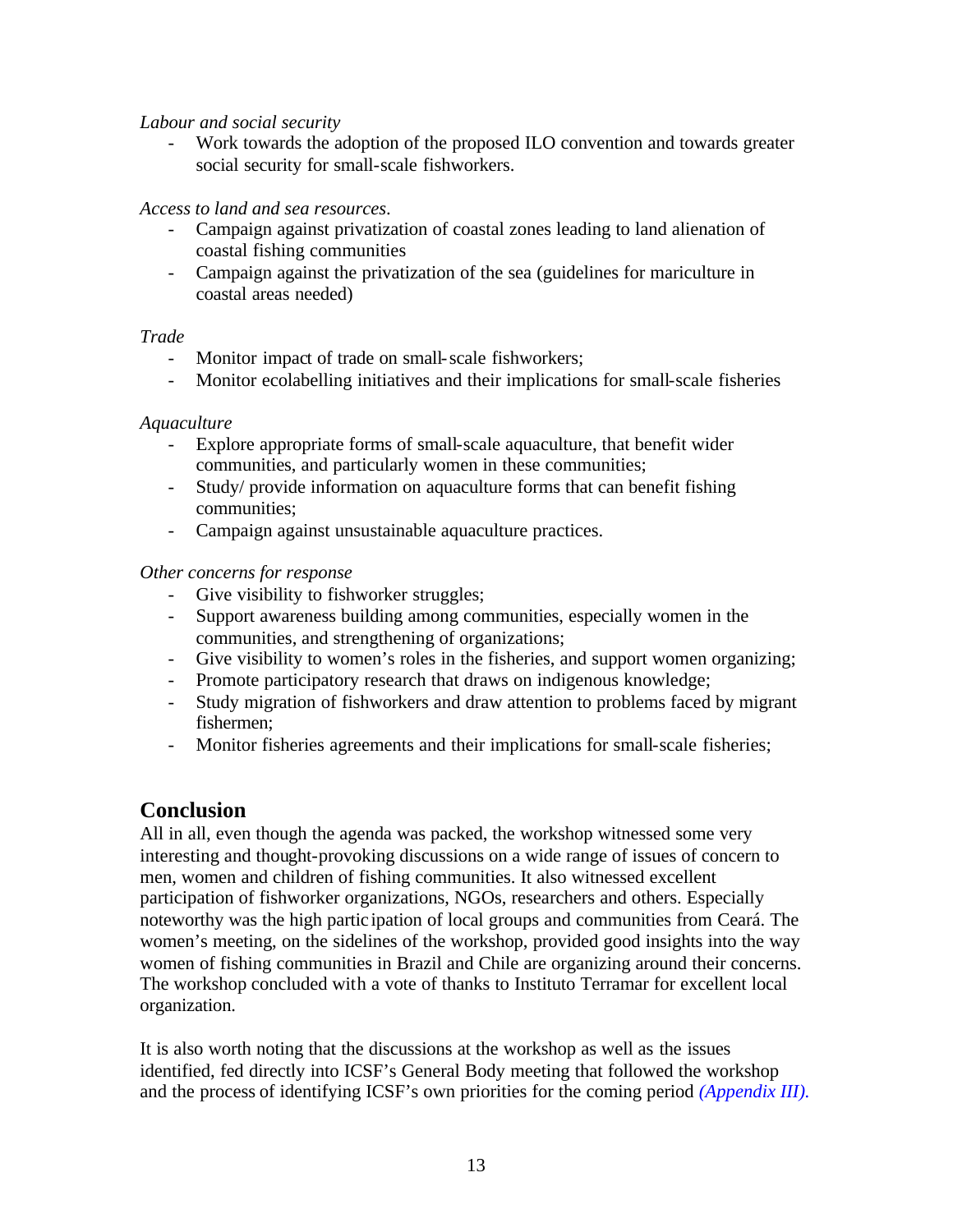## *Appendix I*



# **Emerging Concerns of Fishing Communities: Issues of Labour, Trade, Gender, Disaster Preparedness, Biodiversity and Responsible Fisheries**



*4 - 6 July 2006 SESC, Fortaleza, Brazil*

## LIST OF PARTICIPANTS

#### **ARGENTINA**

#### **1. Ernesto Godelman**,

CeDePesca, 12 de Octubre 3456, Local 22, Mar del Plata 7600, ARGENTINA Tel: (54) 223 489 6397(Off) (54) 223 471 2493(Res) email: ergo@copetel.com.ar godelman@cedepesca.org.ar Web: www.cedepesca.org.ar

#### **2. Romina Dense Cutuli**

CeDePesca, 12 de Octubre 3456, Local 22, Mar del Plata 7600, ARGENTINA Tel: (54) 223 489 6397 (Off) email: rominacutuli@cedepesca.org.ar

#### **BRAZIL**

### **3. Ana Rosa Araujo,**

Eug-de Pesca Rua da Puz 70/ 202 Fortaleza, Ceará BRAZIL. Tel: (55) 88 99042116 (Off) (55) 88 32633447 (Res) email: anafriedaaraujo@yahoo.com.br

#### **4. Antonio Carlos Diegues**

Universidade de Sao Paula Rua 15 de Novembro 150 IGUAPE, Sao Paulo 11920 000 BRAZIL Tel: (55) 13 38415270 (Off) (55) 13 38414510 (Res) email: adiegues@usp.br

#### **5. Bianca De Luca Altieri**

Aquasis, Praia De Iparana, Iparana, Caucaia, Ceará BRAZIL Tel: (85) 33186011 (Off) (85) 33186011 (Res) email: drbiluca@yahoo.com.br

#### **6. Eluziane Gonzaga Mendes**

Instituto Terrmar R. 1084 N 188, 4 Tapa Conjuntie Ceará. Fortaleza - CE, CEP 60533 170 BRAZIL Tel: (85) 3259 1772 (Res) (85) 8818 5383 email: eluziane@gmail.com

### **7. Giselda Maria de Castro Lima**

Instituto Terramar Cultural Programme Rua Pinho Pessoa 86, Joaquim Távora, 60.135-170 Fortaleza, Ceará, BRAZIL Tel: (85) 3226 2476 (Off) (85) 3247 6042 (Res) (85) 3226 4154 (Fax ) email: gigicastio@terramar.org.br

## **8. Jefferson Souza da Silva**

Instituto Terramar Rua Pinho Pessoa 86, Joaquim Távora, 60.135-170 Fortaleza, Ceará, BRAZIL Tel: (85) 3226 2476 (Off) (85) 3237 5872 (Res) 9925 8965 (85) 3226 4154 (Fax) email: jefferson@terramar.org.br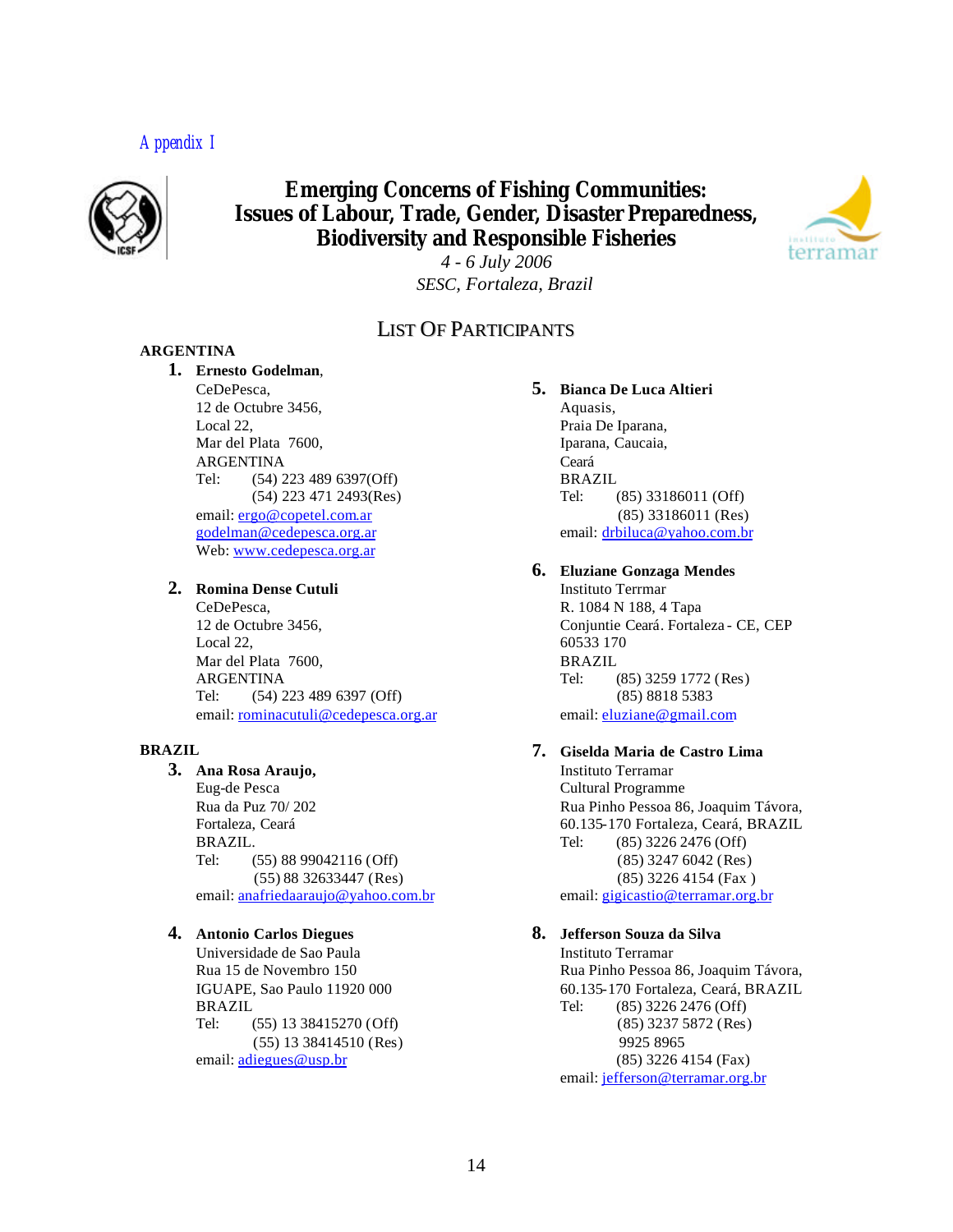#### **9. Joana Rodríguez Mousinho MONAPE**

Trrv Ocidental Do Mercado No. 21 Alto Do Mercado Bozonha, Ver-O-Peso Itapissuma/Pernambuco 6601 3030 BRAZIL Tel: (81) 3548 1998 (Off) (81) 3548 1998 (Fax) email: monape@amazon.com.br

#### **10. Jose Alberto De Lima Ribeiro**

MONAPE Rua Pinho Pessoa 86, Joaquim Távora, 60.135-170 Fortaleza, Ceará, BRAZIL Tel: (85) 9622 1718 (Off) (85) 3226 2476 email: beto\_pescador\_prainha@yahoo.com.br

#### **11. José Augusto Megneiros Aragão**

IBAMA/ SEAP, Au. Expedicionarios 3442, Benfica- Fortaleza – Ceará CEP: 60 410410 Tel: (85) 3455 29298 (Off) (85) 9924 0970 (Res) (85) 3455 9223 (Fax) email: j\_aragao@hotmail.com

#### **12. Jose Carlos Diniz**

MONAPE Maranhao Brazil Tel: (98) 8537 9314 (Off) (98) 3221 7043 email: monape2006@hotmail.com

#### **13. Laurineide Maria Santana**

CPP (Conselho Pastoral dos Pescadores**)** Av. Gov. Carlos de Lima Cavalcanti, 4688 CEP, 53040-000, Casa Caiada, Olinda/PE BRAZIL Tel: (81) 3431 1417 (Off) (81) 9139 5141 (Res ) (81) 3432-1948 (Fax) email: cppnac@cppnac.gov.br

#### **14. Maria Cristina Maneschy**

Rua Boaventura da Silva 1339/701 Belem Para, BRAZIL Tel (55) 913246 2323 (Off) email: cristina@ufpa.br

#### **15. Maria Martilene Rodríguez de Lima**

Fórum dos Pescadores do Litoral Rua Pinho Pessoa 86, Joaquim Távora, 60.135-170 Fortaleza, Ceará, BRAZIL Tel: (85) 3334 8847 (Off) (85) 3226 2476 (Off)

#### **16. Ormezita Barbosa de Paulo**

CPP (Conselho Pastoral dos Pescadores**)** Av. Fransico, 1823, Ceará, BRAZIL CEP: 60010 450 Tel: (85) 3238 8392 (Off) (85) 3259 3792 (Res) (85) 3238 8392 (Fax) email: cppceara@yahoo.com

#### **17. Réne Schärer**

Caixa Postal 52722, Fortaléza, Ceará 60151 970 BRAZIL Tel: (55) 88 3413 1426 (Off/Res) (55) 85 3378 2211 (55) 88 3413 1426 (Fax) email: fishnet@uol.com.br

#### **18. Rodrigo de Salles**

Instituto Terramar Fortaleza – CE, CEP: 60165-625, BRAZIL Tel: (85) 3276 2362 (Off) email: rdesalles@hotmail.com

#### **19. Rosa M. Martins Perura**

Instituto Terramar R. Sigepedo Pinheiro, 100 Apt 204 B.A Bairro Fatima BRAZIL Tel: (85) 3226 2476 (Off) (85) 3472 1325 (Res) email: rosinha@terramar.org.br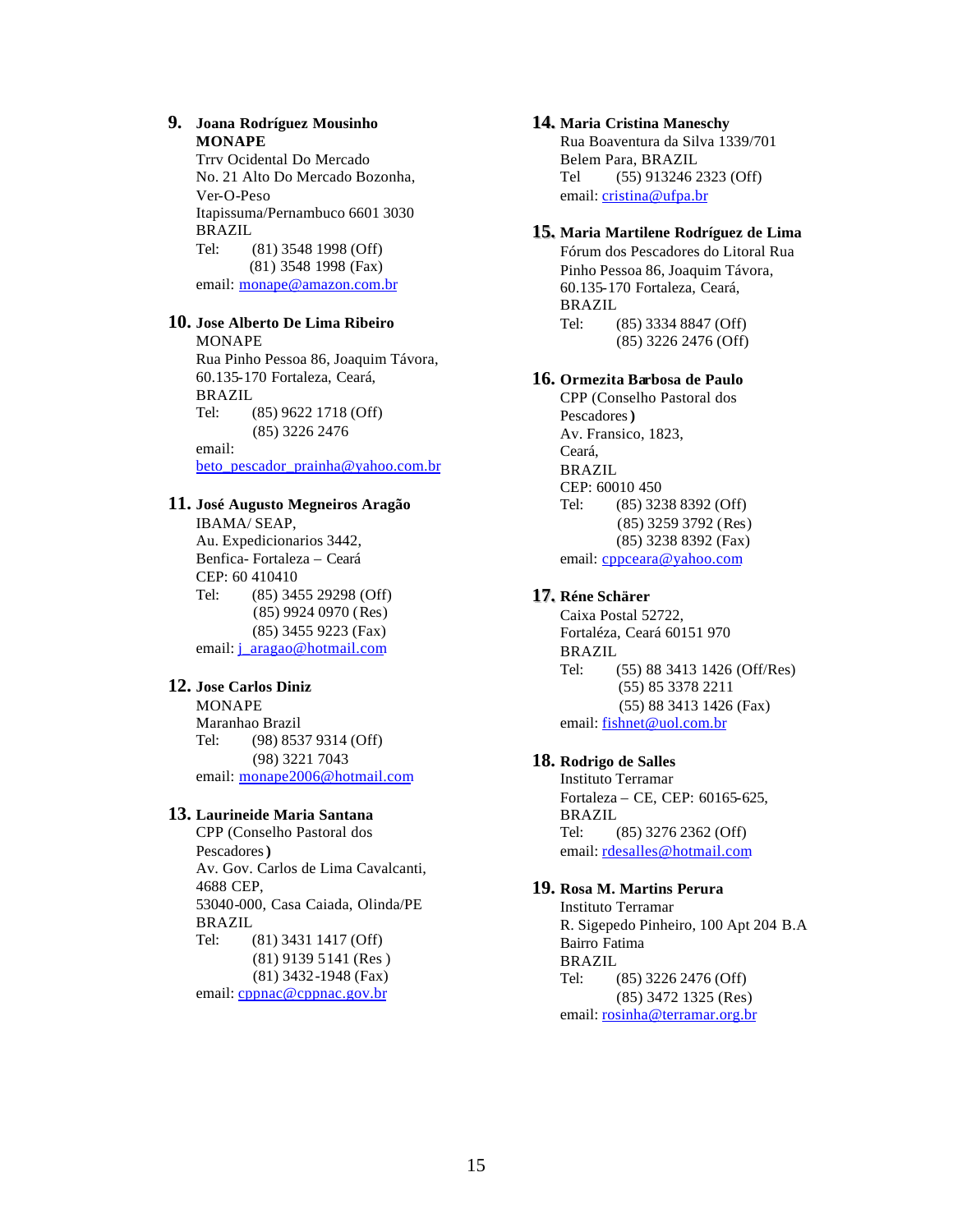#### **20. Soraya Vanini Tupinamba**

Instituto Terramar Rua Pinho Pessoa 86, Joaquim Távora, 60.135-170 Fortaleza, Ceará, BRAZIL Tel: (85) 3226 2476 (Off) (85) 3247 6042 (Res) (85) 8734 4342 email: vanini@terramar.org.br

#### **21. Thaís Moura Campos**

Rua Tibúrcio Cavalcante 1440 A.P. 202, Bairro Aldeota Cep: 60125 100, Fortaleza BRAZIL Tel: (85) 3318 6011 (Off) (85) 3244 4016 (Res) email: thamouraxampos@gmail.com

#### **22. Thiago Holanda Basilio**

Instituto Terramar Rua Pinho Pessoa 86, Joaquim Távora, 60.135-170 Fortaleza, Ceará, BRAZIL Tel: (85) 8897 2970 (Off) (85) 3494 3464 (Res) email: hb\_elace@yahoo.com.br

#### **CHILE**

### **23. Cosme Caracciolo**

President, CONAPACH Montealegre 398 Cerro Alegre, Valparaiso, CHILE Tel: (56) 32 232602 (Off) email: caracciolo\_conapach@yahoo.com

#### **24. Hector Luis Morales**

Avenida El Santo 1920, Departamento 501, La Serena, CHILE Tel: (56) 51 204388 (Off) (56) 51 204171 (Fax) email:

hectorluis.morales@gmail.com

#### **25. Juan Carlos Cardenas Nimez**

Centro Ecoceanos, Calle Guayaquil No. 536 Oficina.03, Santiago, CHILE Tel: (56) 2 6336183 (Off) (56) 2 3563562 (Fax) email: ecoceanos@ecoceanos.cl

#### **26. Luis Alberto Abarzúa Guzmán**

Adviser to CONAPACH Martin Lutero 01770 Altos Santa Elena de Maipo Temuco, CHILE Tel: (56) 9 3184654 (Off) email: **borde@surnet.cl** 

#### **27. Zaida Ester Zurita Huditiso**

CONAPACH Montealegre 398 Cerro Alegre Valparaiso CHILE Tel: (56) 3223 2602 (Off) (56) 92191423 (Res) (56) 65451272 email: zzurita\_conapach@yahoo.com

#### **FRANCE**

**28. Alain le Moal** Project Officer International Programmes **CCFD** 4, rue Jean Lantier Paris 75001, FRANCE Tel: (55) 1 44 828182 (Off) email: a.lemoal@ccfd.asso.fr

#### **29. Alain le Sann**

1, impasse Pierre Loti, Lorient 56100 FRANCE Tel: (33) 2 97 84 05 87 (Off) (33) 2 97 64 51 39 (Res) (33) 2 97 64 64 32 (Fax) email: ad.lesann@wanadoo.fr

#### **30. James Smith**

Observatory of Seafarers' Rights 15, Cours Lieutaud Marseille 13006 FRANCE Tel : (33) 0240201338 (Off) (33) 0 491481278 (Res) (33) 0 491481278 (Res) email: jamessmith@club-internet.fr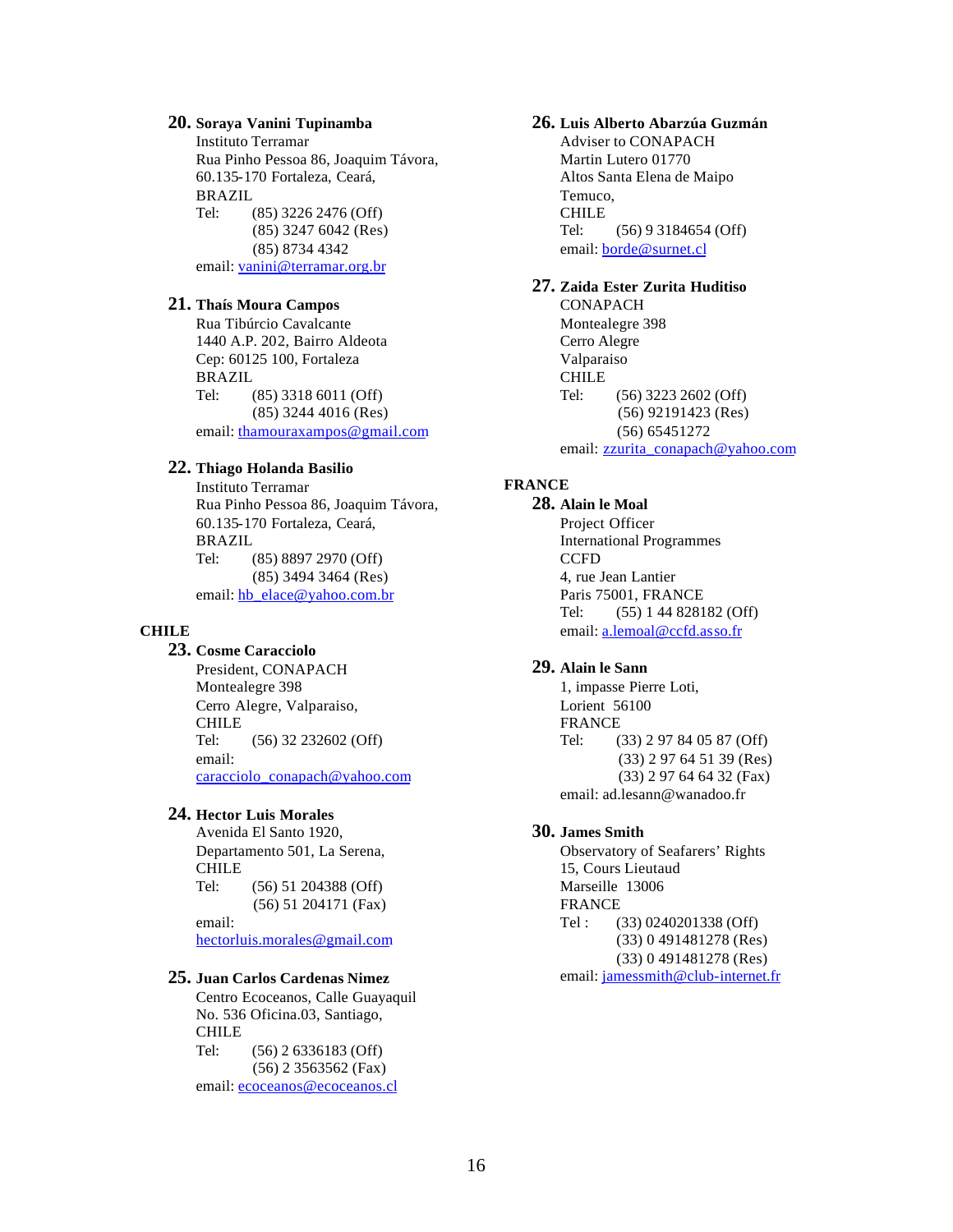#### **GHANA**

**31. David Eli**  TESCOD (Technical Services for Community Development) P O BOX 1469 Dansoman, Accra **GHANA** Tel: (233) 244 803281 (Off) (233) 21 308 146 (Res) (233) 21 306525 (Fax) email: tescod2@yahoo.com

#### **GUINEA CONAKRY**

#### **32. Mamayawa Sandouno**

Présidente ADEPEG-CPA, Guinéa Conakry Commune Matoto Quartier Khabitaya BP 4965, Conakry, REPUBLIC GUINEE Tel: (224) 60 342192 (Off) (224) 30411606 (Off) (224) 30 416036 (Fax) email: mamayawa@yahoo.fr

#### **INDIA**

#### **33. Harekrishna Debnath**

National Fishworkers Forum (NFF), 20/4 Sil lane, Kolkata 700 015 West Bengal, INDIA Tel: (91) 33 2328 3989 (Off) (91) 3216 221769 (Res) (91) 3216 221769 (Fax) email: nffcal@cal3.vsnl.net.in

#### **34. John Kurien**

Centre for Development Studies, Professor, Trivandrum, India Tel: (91) 471 2448 881 (Off) (91) 471 2447 137 (Fax) email: kurien.john@gmail.com

#### **35. Nalini Nayak**

Sadanand, ANRA 62, Anayara P.O., Trivandrum 695 029, INDIA Tel: (91) 471 2460081 (Off) (91) 471 2741675 (Res) email: tvm\_nalinin@sancharnet.in

#### **36. V. Vivekanandan**

South Indian Federation of Fishermen Societies (SIFFS) Central Office Karamana Trivandrum 695 002, INDIA Tel: (91) 471 2343711/ 2343178 (Off), (91) 471 2501018 (Res) email : vivek@siffs.org

#### **MAURITANIA**

**37. Cherif Ahmed Mahmoud** President **PECHECOPS** 247 NOT BP 05 Nouakchott, MAURITANIE Tel: (222) 525 58 49 (Off) (222) 635 01 55 (Res) (222) 525 58 49 (Fax) email: promoconsult.pechecops@caramail.com

### **NETHERLANDS**

#### **38. Arjan Zwarteveen**

Van Limburg Stirumstraat 278, Den Haag 2515 PT The NETHERLANDS Tel: (31) (70) 380 0 187 (Res) email: arjan.zwarteveen@gmail.com

#### **39. Cornelie Quist**

Van Limburg Stirumstraat 278, Den Haag 2515 PT The NETHERLANDS Tel: (31) (70) 380 0 187 (Res) email: cornelie.quist@gmail.com

### **40. Minda Groeneveld**

Programme Officer Sustainable Economic Development, HIVOS Raamweg 16, 2508 CG The Hague, THE NETHERLANDS Tel: (31) 70 3765500 (Off) (31) 24 378287 (Res) email: m.groeneveld@hivos.nl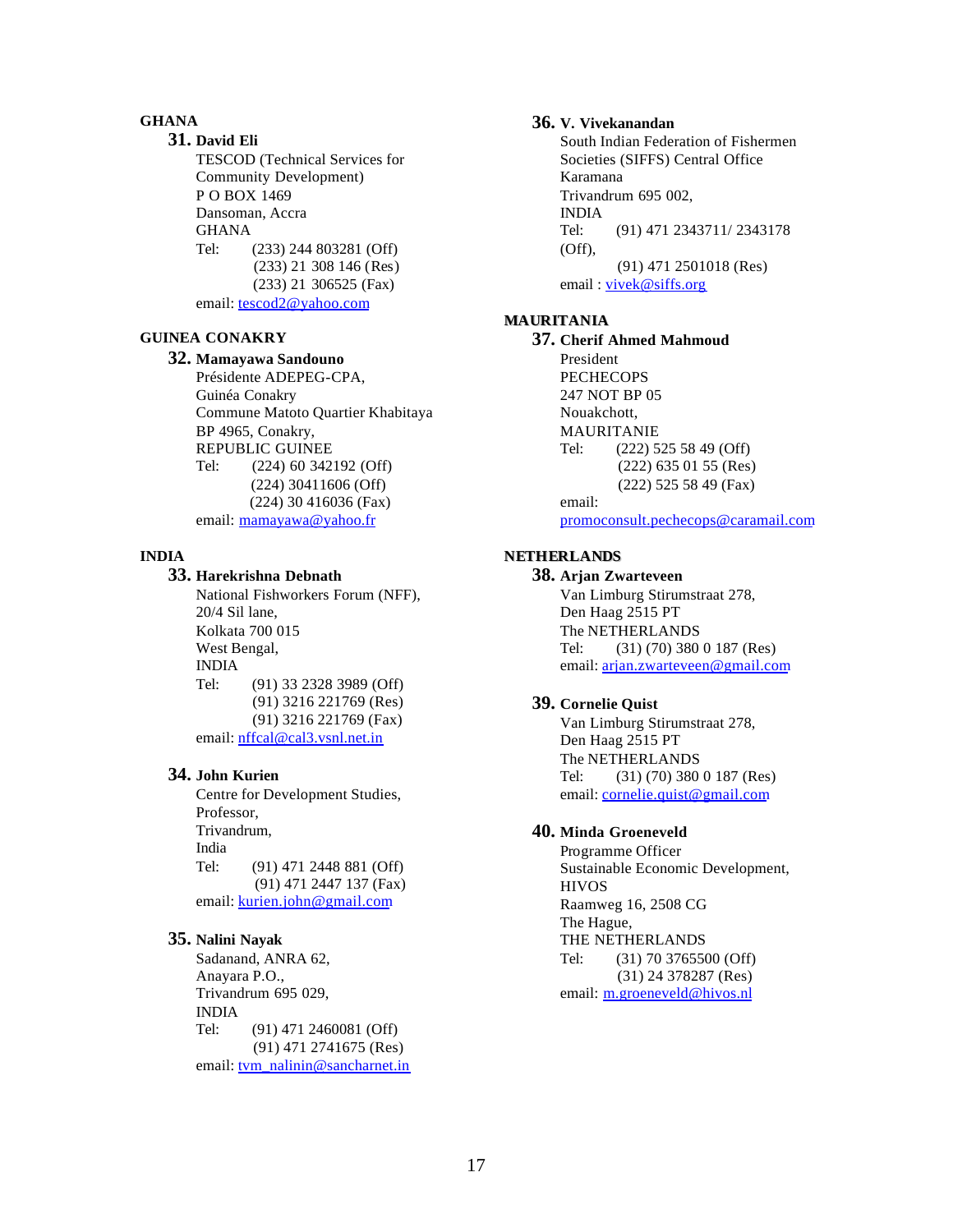#### **NORWAY**

#### **41. Gunnar Album**

Leines, 8285 NORWAY Tel: (47) 757 78410 (Off) (47) 9775 6810 (Cell) (47) 757 78474 (Fax) email: album@online.no

#### **PERU**

**42. Juan Carlos Sueiro** Cooperacción, Jr, Berlin 1353 Miraflores, Lima 18, PERU Tel: (51) 1 444 0316 (Off) (51) 1 446 5385 (Res) (51) 1 445 0908 (Fax) email: jcsueiro@cooperaccion.org.pe

#### **43. Ramon Agama Salas**

General Secretary FIUPAP (Federaction de Interaction Y Unificacion De Los), Av Carlos Zavala Loayza No. 144 Of.207, Lima 1, PERU Tel: (51) 1 427 8779 (Off) email: fiupap@yahoo.es

### **SENEGAL**

**44. Dao Gaye** 

CNPS, BP 11 Kayarpar Thies SENEGAL Tel: (221) 561 8395 (Off) (221) 536 1891 (Res) email: daogaye@yahoo.fr

#### **45. Mamadou Niasse,**

Rue 17x14, Dakar Medina SENEGAL Tel: (221) 842 0564 (Off) (221) 536 1891 (Res) email: mamalaniasse@caramail.com m.lamine@sentoo.sn

#### **SOUTH AFRICA**

#### **46. Jackie Sunde**

601, Premier Building, 45 Main Road, Observatory, Cape Town 7925 SOUTH AFRICA Tel: (27) 21 4475164 (Off) (27) 21 7824611 (Res) (27) 21 7824611 (Fax) email: jackie@masifundise.org.za

#### **47. Moenieba Isaacs**,

Researcher, Programme for Land and Agrarian Studies(PLAAS), University of Western Cape (UWC), Private Bag X17, Belville (W.Cape Province) 7535, SOUTH AFRICA Tel: (27) 21 959 3721/ 33 (Off) (27) 84 6828443 (Res) (27) 21 959 3732 (Fax) email: misaacs@uwc.ac.za

#### **SRI LANKA**

## **48. Wijethunge Herman Kumara**

National Fisheries Solidarity (NAFSO) No. 10, Malwatta Road, Negombo SRI LANKA Tel: (94) 31 4870658 (Off) (94) 31 5670460 (Res) (94) 31 4872692 (Fax ) email: fishmove@slt.lk Web: www.fishmove.org

### **THAILAND**

## **49. Pisit Charnsnoh**

Yadfon Association 16/4 Rakchan Road, Tambol Tabtiang, Amphur Muang, Trang 92000 THAILAND Tel: (66) 75 219737 (Off) (66) 75 210094 (Res) (66) 75 219327 (Fax) email: yadfon@loxinfo.co.th

#### **50. Ravadee Prasertcharoensuk**

Executive Director Sustainable Development Foundation (SDF), 86 Soi Ladprao 110, Sonthiwattana 2, Ladprao road, Wangthonglang, Bangkok 10310, THAILAND. Tel: (66) 2 9353560/ 61/ 62 (Off) (66) 2 5399874 (Res) (66) 2 9352980 (Fax) email: ravadee@sdfthai.org

### **UNITED STATES OF AMERICA**

**51. Michelle Schärer** Puerto Rico University of Puerto Rico P.O.Box 5906, Mayaguez, 00681 Peurto Rico, USA Tel: (787) 319 4172 (Off) (787) 255 4172 (Res) email: m\_scharer@hotmail.com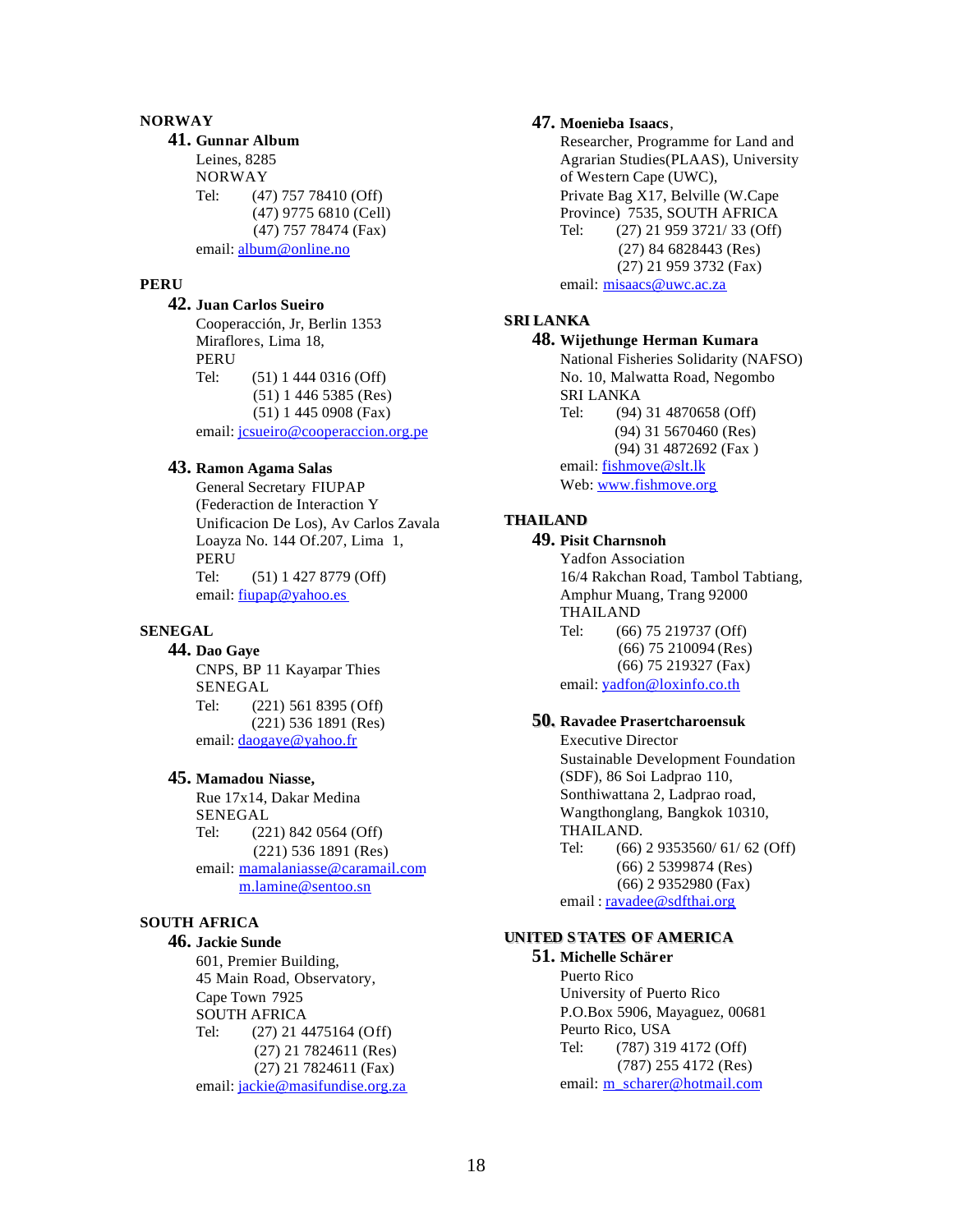#### **VENEZUELA**

#### **52. Leo Walter Gonzalez Cabellos**

Universidad de Oriente Instituto De Investigaciones Cietíficas Boca Del Rio, Isla de Margarita, VENEZUELA Tel: (58) 295 291 3150 (Off)

 (58) 295 262 4086 (Res) (58) 295 291 3150 (Fax) email: leonora@telcel.net.ve

#### **MULTILATERAL ORGANIZATION**

#### **53. Rolf Willmann**

Senior Fishery Planning Officer FAO Fisheries Department FIP - F-403, Viale delle Terme di Caracalla, Rome 00100 ITALY Tel: (39) 6 5705 3408 (Off) (39) 6 51606180 (Res) (39) 6 5705 6500 (Fax) email: rolf.willman@fao.org

#### **CONFERENCE SECRETARIAT**

#### **54. Brian O' Riordan,**

Sentier des Rossignols, 2, Rixensart 1330 BELGIUM Tel: (32) 2 652 52 01 (Off) email: briano@tiscali.be

#### **55. Sebastian Mathew**

27, College Road, Chennai – 600 006, INDIA Tel: (91) 44 2827 5303 (Off) (91) 44 2825 4457 (Fax) email: icsf@icsf.net

#### **56. Chandrika Sharma**

27, College Road, Chennai – 600 006, INDIA Tel: (91) 44 2827 5303 (Off) (91) 44 2825 4457 (Fax) email: icsf@icsf.net

#### **57. N. Venugopalan**

27, College Road, Chennai – 600 006, INDIA Tel: (91) 44 2827 5303 (Off) (91) 44 2825 4457 (Fax) email: **icsf@icsf.net** 

#### **58. KG Kumar**

AKLAMON TC 2/2102, AN 202 Near Thekkumoodu Bridge Pattom Palace P.O. Trivandrum 695 004, Kerala INDIA Tel: (91) 471 2446 047 (Res) email: kgkumar@gmail.com

#### **59. Satish Babu**

SIFFS Central Office Karamana, Trivandrum 695 002, INDIA Tel: (91) 471 2343711 (Off) (91) 471 2342053 (Fax) email:  $\frac{\text{admin@siffs.org}}{}$ 

### **60. Ramya Rajagopalan**

27, College Road, Chennai – 600 006, INDIA Tel: (91) 44 2827 5303 (Off) (91) 44 2825 4457 (Fax) email: **icsf@icsf.net** 

#### **61. Neena Elizabeth Koshy**

27, College Road, Chennai – 600 006, INDIA Tel: (91) 44 2827 5303 (Off) (91) 44 2825 4457 (Fax) email: icsf@icsf.net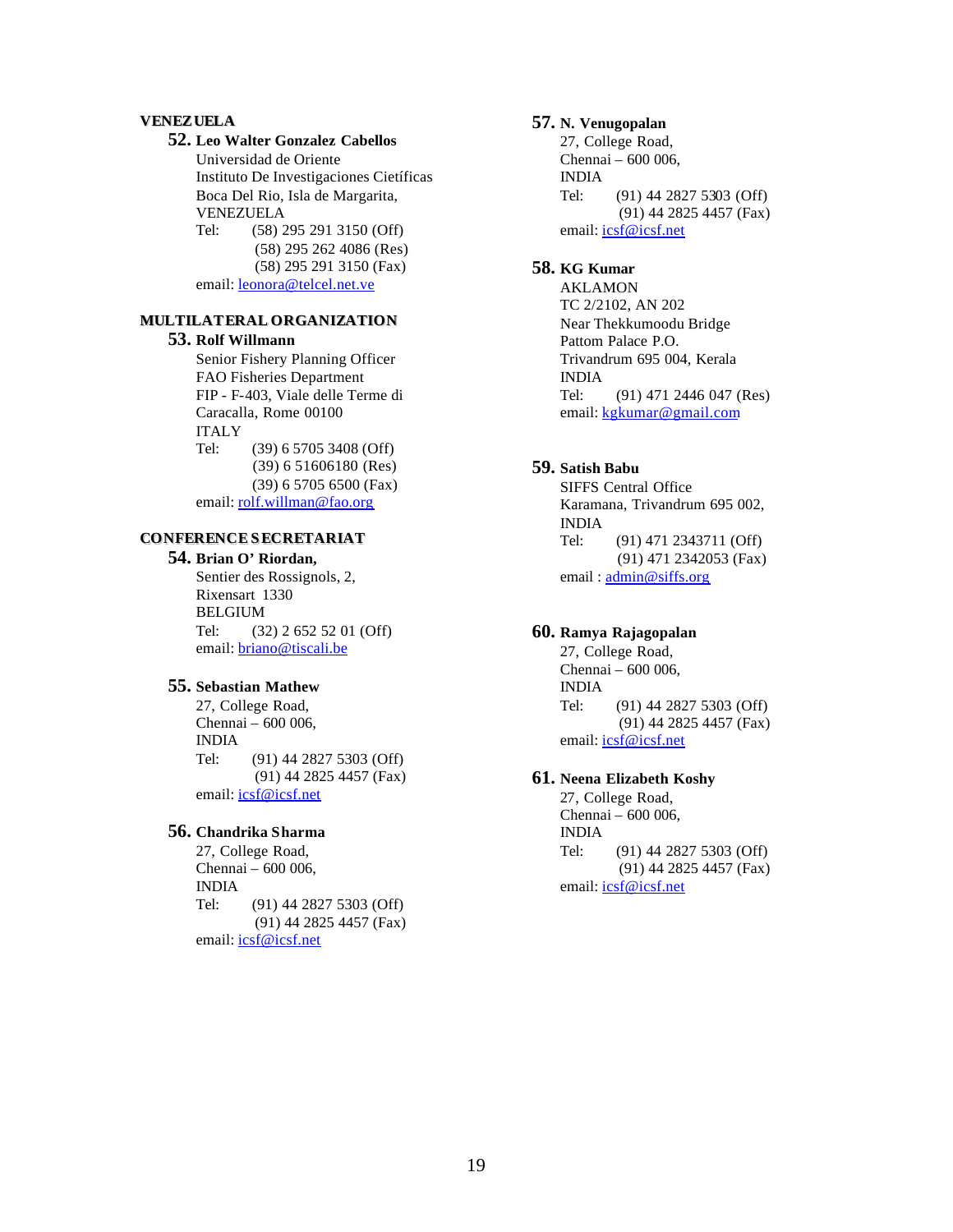

**Emerging Concerns of Fishing Communities: Issues of Labour, Trade, Gender, Disaster Preparedness, Biodiversity and Responsible Fisheries** *4 - 6 July 2006 SESC, Fortaleza, Brazil*



| <b>PROGRAMME</b>            |                                                                                            |  |  |
|-----------------------------|--------------------------------------------------------------------------------------------|--|--|
| Day I: Tuesday, 4 July 2006 |                                                                                            |  |  |
| $0830 - 0900$ hrs           | <b>REGISTRATION</b>                                                                        |  |  |
| $0900 - 1030$ hrs           | <b>INAUGURAL SESSION</b>                                                                   |  |  |
|                             | Moderators: René Schärer and Maria Cristina Maneschy                                       |  |  |
|                             | Welcome and brief overview of ICSF: Chandrika Sharma, ICSF                                 |  |  |
|                             | 20 years of ICSF: Reflections by Founding Members of ICSF                                  |  |  |
|                             |                                                                                            |  |  |
| $1100 - 1230$ hrs           | <b>RESPONSIBLE FISHERIES</b>                                                               |  |  |
|                             | Panel Discussion: Fisheries Management: Rights-based Fisheries and Implications            |  |  |
|                             | for the Small-scale Sector                                                                 |  |  |
|                             | <b>Moderator:</b> Moenieba Isaacs                                                          |  |  |
|                             | Panellists: John Kurien, Rolf Willmann, Sebastian Mathew                                   |  |  |
|                             |                                                                                            |  |  |
| $1230 - 1330$ hrs           | <b>Lunch Break</b>                                                                         |  |  |
|                             |                                                                                            |  |  |
| $1330 - 1600$ hrs           | <b>RESPONSIBLE FISHERIES (contd.)</b>                                                      |  |  |
|                             | <b>Moderator: Jackie Sunde</b>                                                             |  |  |
|                             | Co-management in Fisheries: Implications for the Small-scale Sector:<br>Nalini Nayak, ICSF |  |  |
|                             | The Pros and Cons of Management Areas in Chile: The Experience of                          |  |  |
|                             | <b>CONAPACH</b>                                                                            |  |  |
|                             | The Importance of the Artisanal Fishing Zone: FIUPAP, Peru                                 |  |  |
|                             | <b>Group Discussions and Feedback</b>                                                      |  |  |
| $1600 - 1630$ hrs           | Tea Break                                                                                  |  |  |
|                             |                                                                                            |  |  |
| $1630 - 1830$ hrs           | PANEL DISCUSSION: DISTANT-WATER FISHERIES: IMPLICATIONS FOR FISHING                        |  |  |
|                             | <b>COMMUNITIES</b>                                                                         |  |  |
|                             | Moderator: Brian O'Riordan                                                                 |  |  |
|                             | Panellists: Dao Gaye, Mamayawa Sandouno, Ernesto Godelman, Juan Carlos                     |  |  |
|                             | Cardenas, Hector Luis Morales, James Smith                                                 |  |  |
| $1830 - 1930$ hrs           | Dinner                                                                                     |  |  |
|                             |                                                                                            |  |  |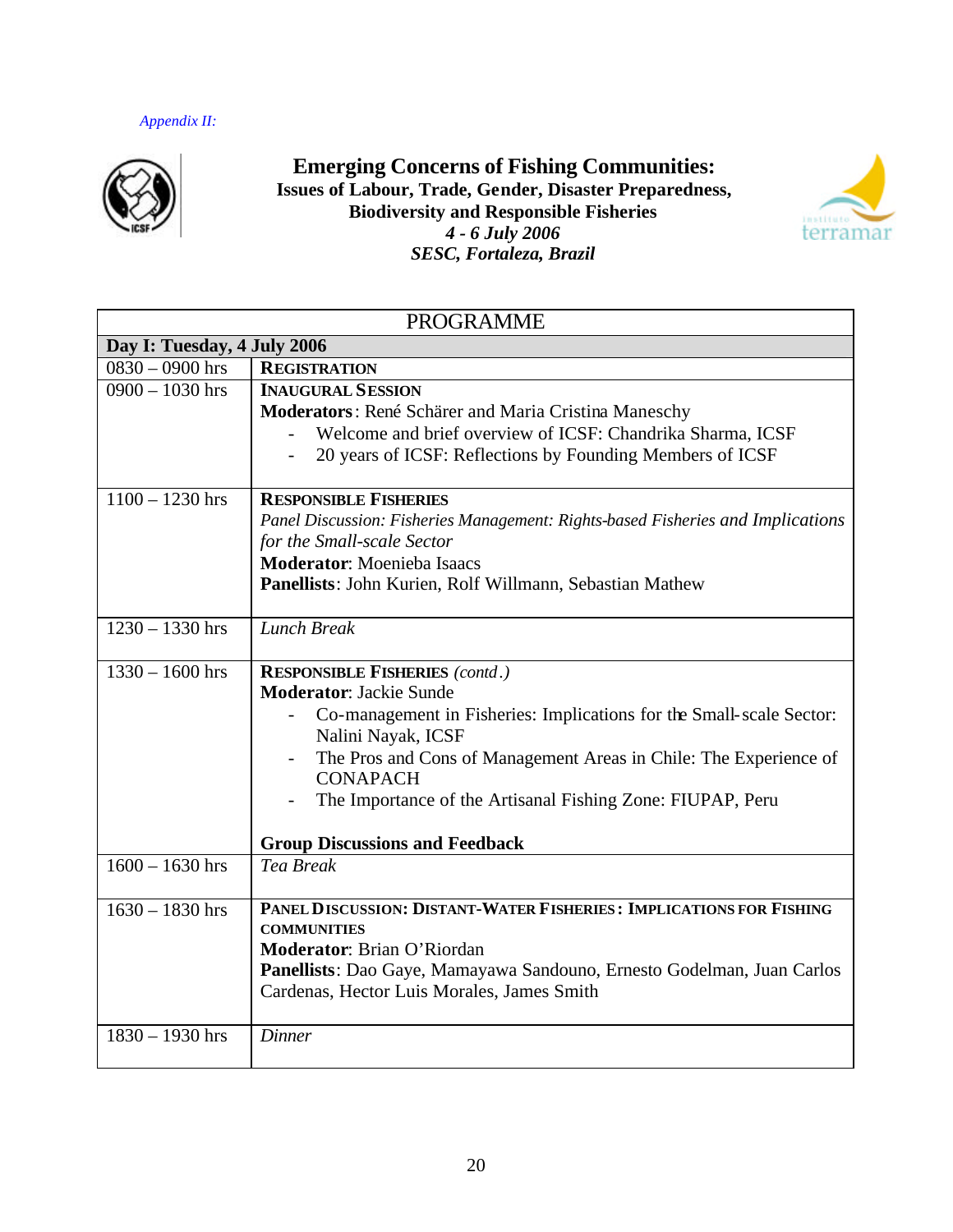| Day II: We dnesday, 5 July 2006 |                                                                                                                                                                                                                                                                                                                                                                                                                                     |  |
|---------------------------------|-------------------------------------------------------------------------------------------------------------------------------------------------------------------------------------------------------------------------------------------------------------------------------------------------------------------------------------------------------------------------------------------------------------------------------------|--|
| $0900 - 1000$ hrs               | POLICIES AND STRATEGIES FOR INCREASING THE CONTRIBUTION OF SMALL-<br><b>SCALE FISHERIES TO POVERTY ALLEVIATION AND FOOD SECURITY BASED ON</b><br>THE FAO TECHNICAL GUIDELINES: ROLF WLLMANN, FAO                                                                                                                                                                                                                                    |  |
| $1000 - 1200$ hrs               | <b>BIODIVERSITY AND THE ECOSYSTEM APPROACH TO FISHERIES</b><br><b>Moderator:</b> Alain le Sann<br>The CBD Process and Its Relevance for Small-scale Fisheries:<br>Chandrika Sharma and Ramya Rajagopalan<br>Marine Extractive Reserves in Brazil: An Alternative Approach to<br>Participatory Conservation: Antonio Carlos Diegues<br>Ecosystem Approach in Fisheries from a Small-scale Fisheries<br>Perspective: Sebastian Mathew |  |
| $1200 - 1300$ hrs               | <b>Discussion</b><br><b>Lunch Break</b>                                                                                                                                                                                                                                                                                                                                                                                             |  |
| $1300 - 1530$ hrs               | <b>TRADE</b><br><b>Moderator:</b> Cornelie Quist<br>The WTO and Small-scale Fisheries: Sebastian Mathew<br>Trade and Food Security: John Kurien<br>A French Response to Darwin's Nightmare: Alain le Sann<br>Ecolabels and Fisheries: Problems and Prospects for Small-scale<br>Fisheries in Latin America: Ernesto Godelman and René Scharer<br><b>Discussion</b>                                                                  |  |
| $1530 - 1600$ hrs               | <b>Tea Break</b>                                                                                                                                                                                                                                                                                                                                                                                                                    |  |
| $1600 - 1800$ hrs               | PANEL DISCUSSION: DISASTER PREPAREDNESS AND COASTAL FISHING<br><b>COMMUNITIES</b><br>Moderator: V. Vivekandanan<br>Panellists: Ravadee Prasertcharoensuk, Herman Kumara, Harekrishna<br>Debnath, Juan Carlos Sueiro, Gunnar Album, Cornelie Quist<br><b>Discussion</b>                                                                                                                                                              |  |
| $1830 - 1930$ hrs               | <b>Dinner</b>                                                                                                                                                                                                                                                                                                                                                                                                                       |  |
| Day III: Thursday, 6 July 2006  |                                                                                                                                                                                                                                                                                                                                                                                                                                     |  |
| $0830 - 1030$ hrs               | <b>LABOUR ISSUES IN FISHERIES</b><br><b>Moderator: Cosme Caracciolo</b><br>Small-scale Fisheries and the ILO Process: Sebastian Mathew<br>Globalization, Gender and the Fish Processing Sector: Maria Cristina<br>Maneshcy<br>Child Labour in Fisheries: Sharing from West Africa: David Eli<br><b>Discussion</b>                                                                                                                   |  |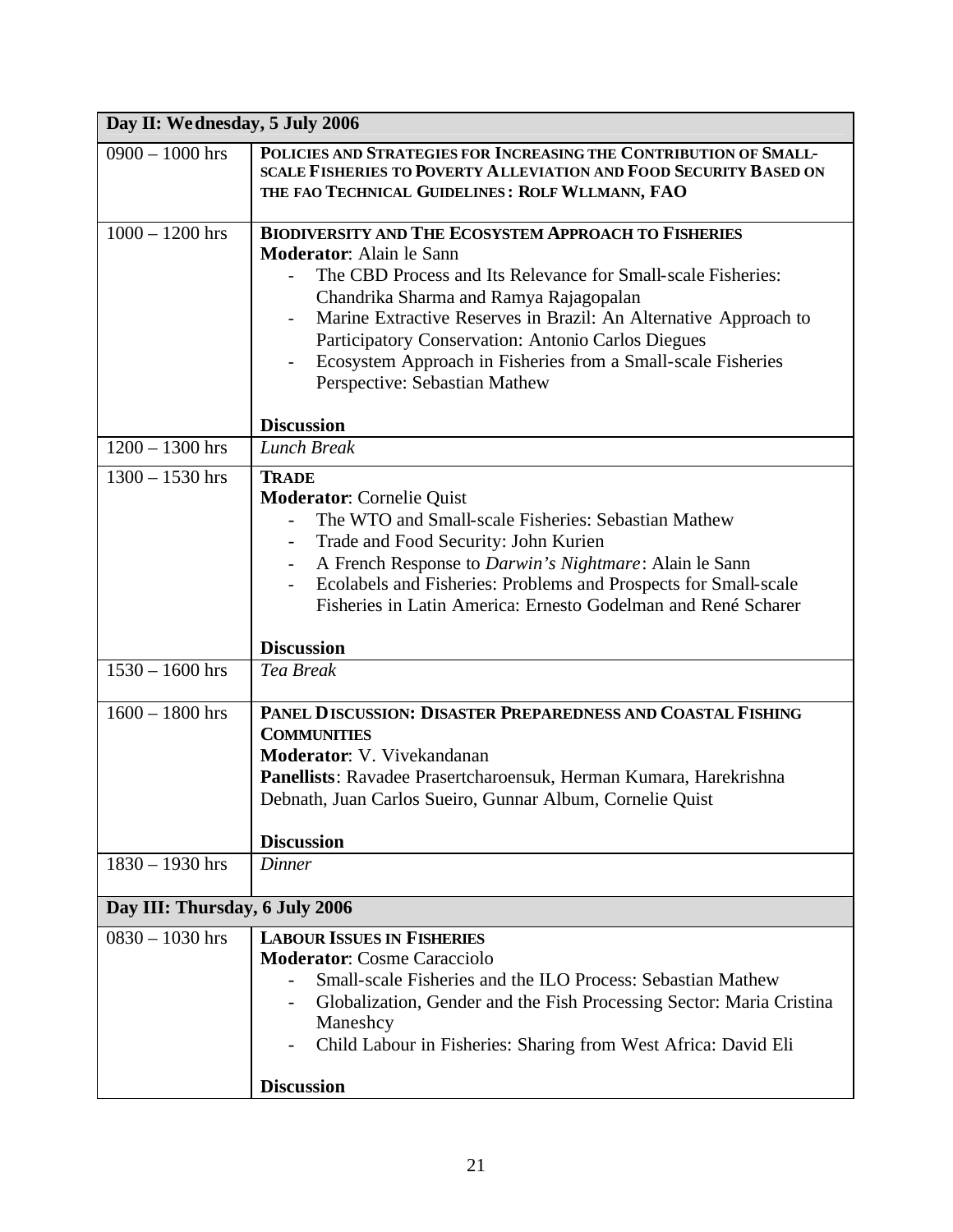| $1030 - 1230$ hrs | <b>AQUACULTURE</b>                                                 |
|-------------------|--------------------------------------------------------------------|
|                   | <b>Moderator: Nalini Nayak</b>                                     |
|                   | Recent Developments in Aquaculture and Prospects for the Future:   |
|                   | Rolf Willmann                                                      |
|                   | The Social and Environmental Impacts of Aquaculture in Chile: Juan |
|                   | Carlos Cardenas                                                    |
|                   | Privatizing the Commons for Aquaculture in Thailand: Ravadee       |
|                   | Prasertcharoensuk                                                  |
|                   | The Social and Environmental Impacts of Shrimp Aquaculture in      |
|                   | Latin America: Soraya Vanini                                       |
|                   |                                                                    |
| $1230 - 1330$ hrs | <b>Discussion</b><br><b>Lunch Break</b>                            |
|                   |                                                                    |
| $1300 - 1600$ hrs | <b>FISHWORKER ORGANIZATIONS: EMERGING CONCERNS</b>                 |
|                   | <b>Moderator:</b> Antonio Carlos Diegues                           |
|                   | Dao Gaye: CNPS, Senegal                                            |
|                   | Harekrishna Debnath: NFF, India                                    |
|                   | Cornelie Quist: Fisherwomen's Movement in Europe: Achievements     |
|                   | and Challenges                                                     |
|                   | Herman Kumara: NAFSO, Sri Lanka<br>$\overline{\phantom{a}}$        |
|                   | Cosme Caracciolo and Zaida Zurita: CONAPACH, Chile                 |
|                   | Ramon Agama Salas: FIUPAP, Peru                                    |
|                   | José Carlos Diniz: MONAPE, Brazil<br>$\overline{\phantom{a}}$      |
|                   | Ravadee Prasertcharoensuk: Thailand<br>$\overline{\phantom{a}}$    |
|                   | Jackie Sunde and Moenieba Isaacs: South Africa                     |
|                   | Mamayawa Sandouno: Guinea                                          |
|                   |                                                                    |
|                   | <b>Discussion</b>                                                  |
| $1600 - 1800$ hrs | <b>CONCLUDING SESSION</b>                                          |
|                   |                                                                    |
| $1800 - 1900$ hrs | <b>Dinner</b>                                                      |
|                   |                                                                    |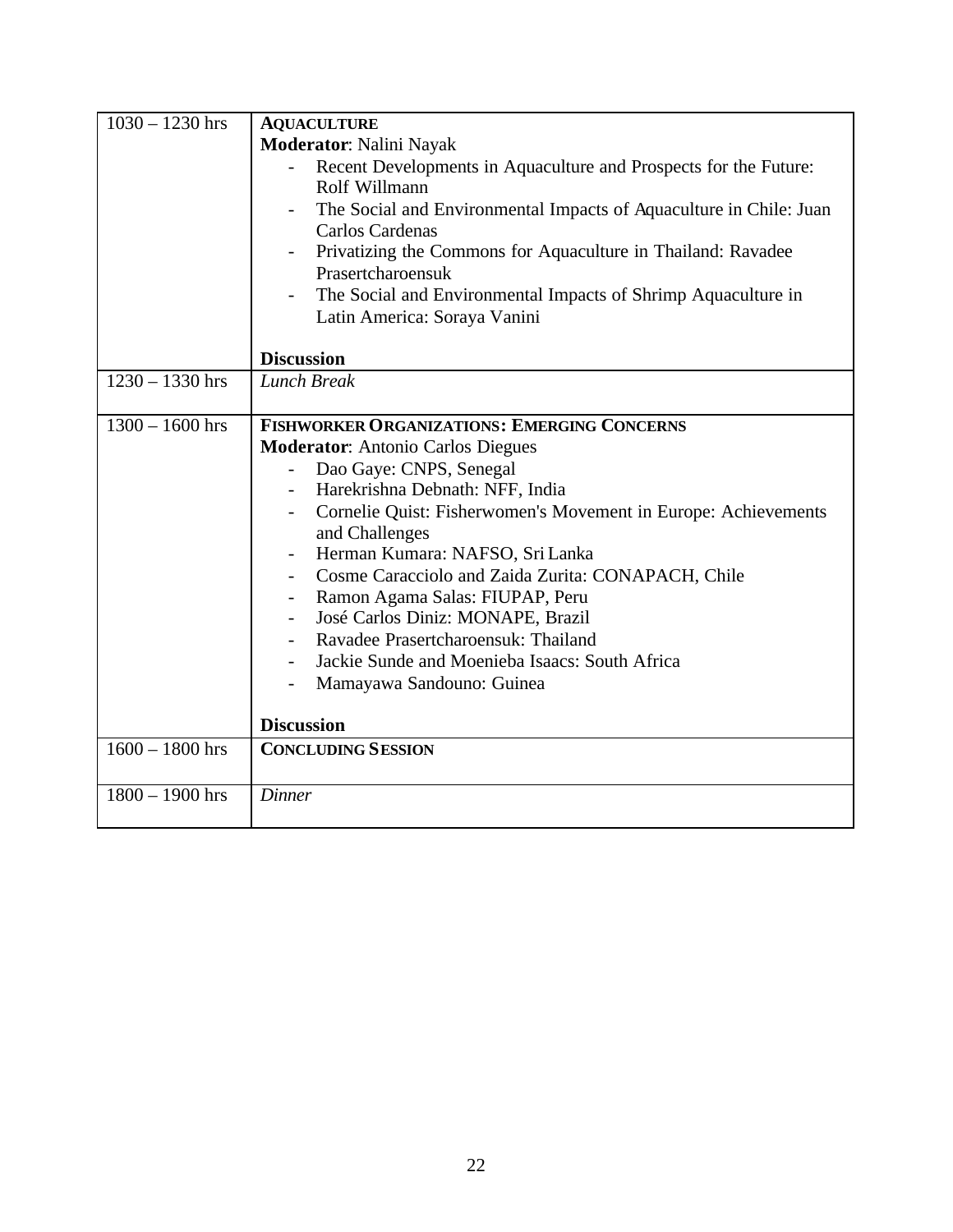## *Appendix III:*

# **ICSF Priorities for the period 2007-08 to 2010-11**

## **ICSF's Vision and Mission**

At the ICSF General Body meeting that immediately followed the "Emerging Concerns' workshop, Members renewed their commitment to supporting and promoting artisanal and small-scale fisheries. They agreed on the following Vision and Mission Statements:

*ICSF's Vision Statement:* A future in which fishing communities and fishworkers lead a life of dignity, realizing their right to life and livelihood, and organizing to foster democracy, equity, sustainable development, and responsible use of living natural resources.

*ICSF's Mission Statement:* To support fishing communities and fishworker organizations, and empower them to participate in fisheries from a perspective of decent work, equity, gender-justice, self-reliance and sustainability.

The General Body also noted the many changes in context since ICSF's formation in 1986:

- a) Twenty years on, the artisanal fishing sector has changed fundamentally. Today's sector is highly polarized. At one extreme, highly modern, technology and capital intensive, semi-industrial, export oriented operations, reap huge benefits for boat owners, and generate large foreign exchange earnings. At the other, there are many communities who scrape a living, struggling to survive from small-scale subsistence level fisheries.
- b) In many parts of the world, the community-based nature of small-scale fishing has also changed radically. Temporary migrations to fishing from agriculture and other sectors have become permanent; rural communities have disappeared into urban sprawls. In the last ten years, as for example in Peru and Senegal, many national artisanal sectors have doubled or more in size due to population growth, permanent in-migration, and outside investment.
- c) Increasingly artisanal and small-scale fishing communities have to compete with other interests for access to coastal and aquatic resources. In particular tourism and aquaculture development pose both opportunities and threats. Small-scale, family based aquaculture makes an increasingly important contribution to food and livelihood security in rural areas, and ecotourism has the potential to supplement incomes from fishing. However, in both cases, the development aquaculture and tourism on a large scale has cut off fishing communities from access to their traditional fishing areas, degraded the coastal environment, and taken the land habitually used by communities for their settlements and shore based fishery related activities.
- d) The principles adopted by ICSF for promoting sustainable, community based, co-managed, gender just, and equitable fisheries remain core values, but it is no longer tenable to advocate in favour of all the practices carried out by the small-scale sector. It is also necessary to integrate artisanal and small-scale